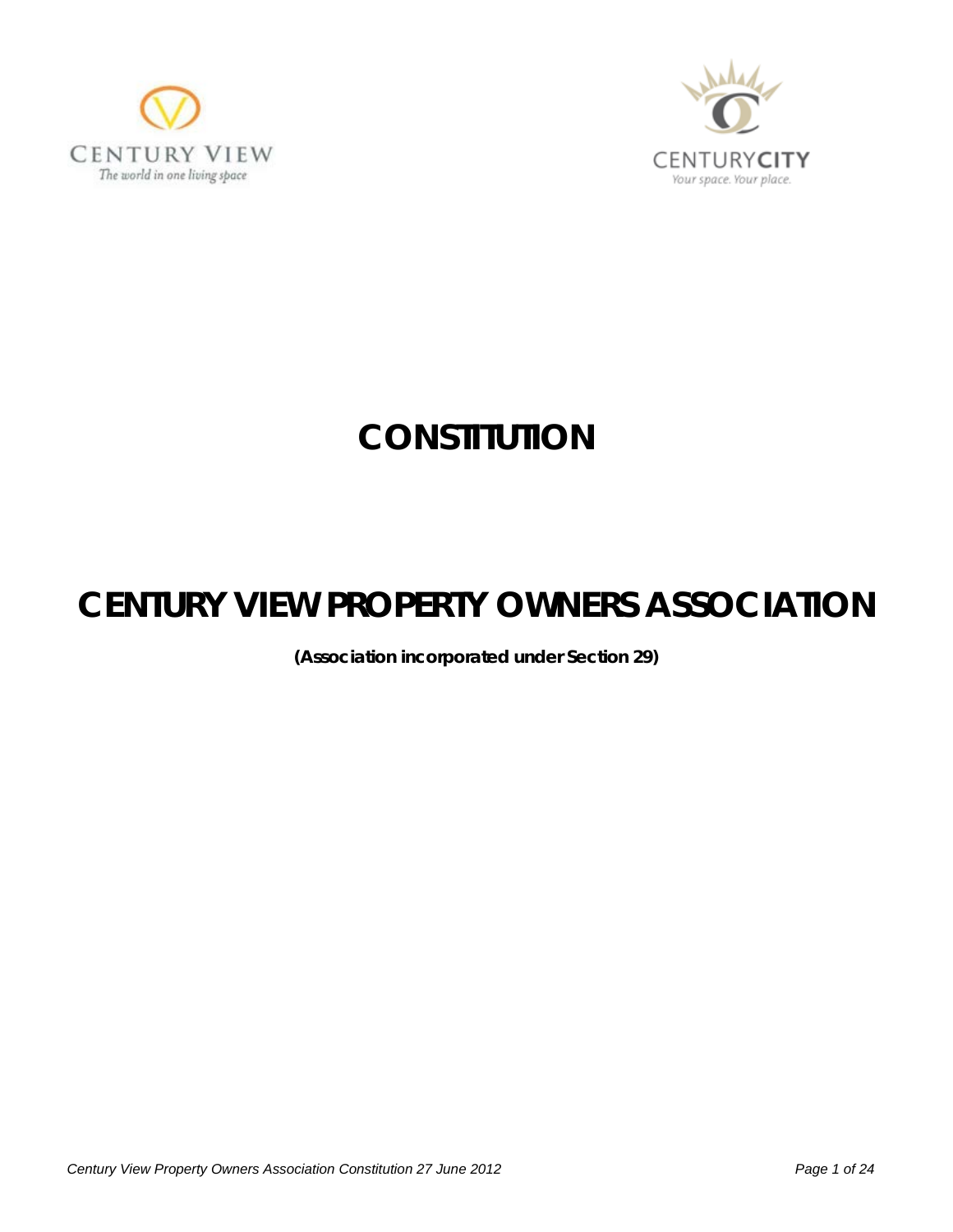# **CONSTITUTION**

# **CENTURY VIEW PROPERTY OWNERS ASSOCIATION**

#### **1. PRELIMINARY**

These presents constitute and shall govern the Century View Property Owners Association.

# **2. DEFINITIONS AND INTERPRETATION**

2.1 In these presents the following words shall, unless the context otherwise required, have the meanings hereinafter assigned to them:

| 2.1.1 | <b>ACT</b>          | means the Companies Act, No 61 of 1973 (as<br>amended).                                                                                                                                                                                                                                                                                       |
|-------|---------------------|-----------------------------------------------------------------------------------------------------------------------------------------------------------------------------------------------------------------------------------------------------------------------------------------------------------------------------------------------|
| 2.1.2 | <b>ALIENATE</b>     | alienate any Erven or part thereof and<br>includes by way of sale, exchange, donation,<br>deed, or alienation, intestacy, will, cession,<br>assignment, court order or insolvency,<br>irrespective of whether such alienation is<br>subject to a suspensive or resolutive condition,<br>and alienation shall have a corresponding<br>meaning. |
| 2.1.3 | <b>ASSOCIATION</b>  | means CENTURY VIEW PROPERTY OWNERS<br><b>ASSOCIATION.</b>                                                                                                                                                                                                                                                                                     |
| 2.1.4 | <b>AUDITORS</b>     | means the Auditors of the Association.                                                                                                                                                                                                                                                                                                        |
| 2.1.5 | <b>CHAIRMAN</b>     | means the Chairman of the Board of Trustees.                                                                                                                                                                                                                                                                                                  |
| 2.1.6 | <b>COMMON AREAS</b> | means the roads and open spaces and<br>includes all areas designated as such in the<br>Development not forming part of an Erven as<br>indicated on the approved Surveyor-<br>General's diagrams and/or General Plans<br>within the Development.                                                                                               |
| 2.1.7 | <b>CONSTITUTION</b> | means the provisions of this document and<br>any amendments thereto.                                                                                                                                                                                                                                                                          |
| 2.1.8 | <b>CONTRACTS</b>    | such contracts as the Developer may enter<br>into with third parties on behalf of the<br>Association for the provision of services.                                                                                                                                                                                                           |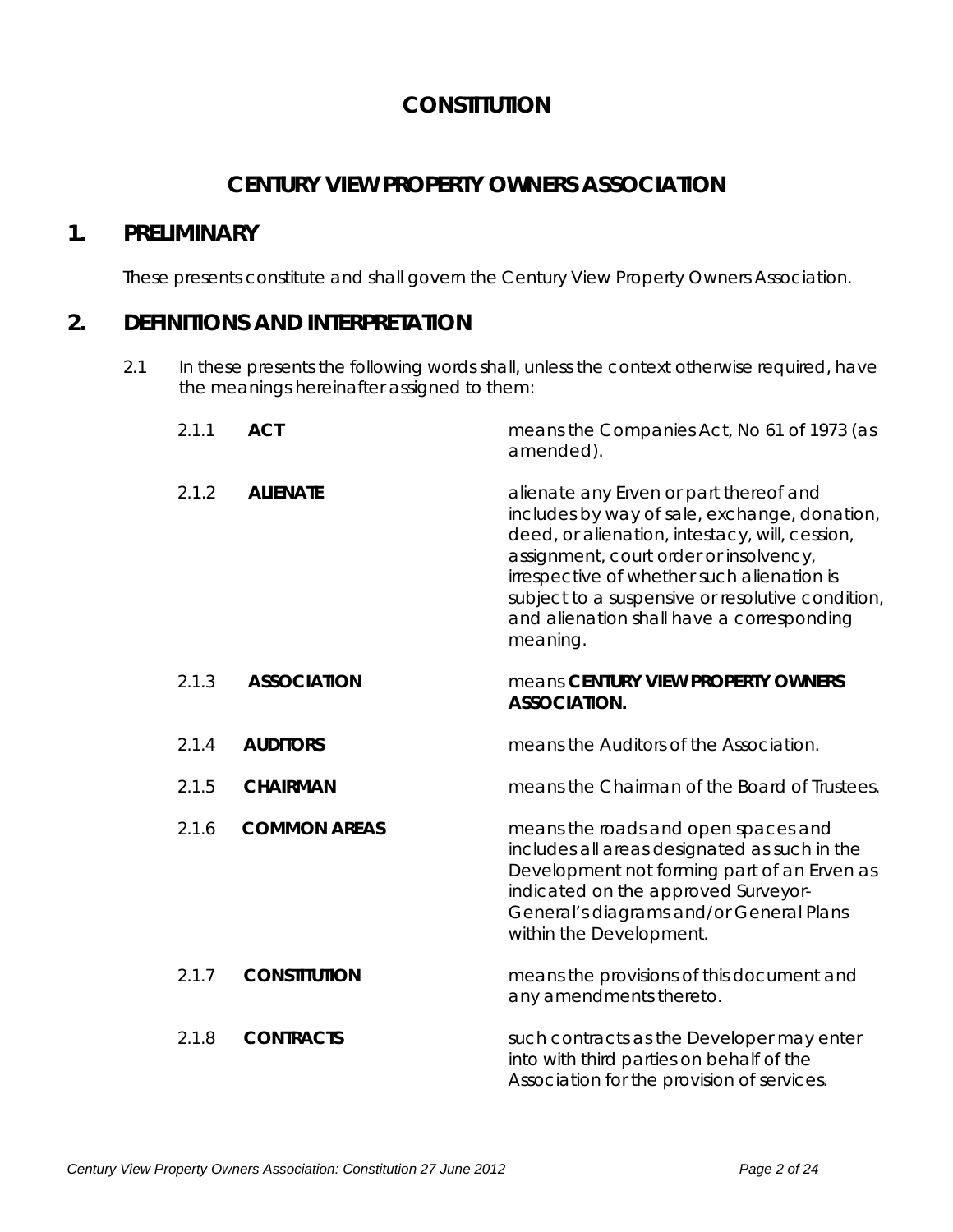| THE COUNCIL<br>2.1.9                   | means the City of Cape Town or its Assigns.                                                                                                                                                                                                                                    |
|----------------------------------------|--------------------------------------------------------------------------------------------------------------------------------------------------------------------------------------------------------------------------------------------------------------------------------|
| 2.10<br><b>CONTRIBUTION</b>            | the contribution referred to in Clause 7.                                                                                                                                                                                                                                      |
| <b>CONTRACTORS AGREEMENT</b><br>2.1.11 | means the agreement to be entered into<br>between a Member and the Association to<br>appoint a contractor to construct an<br>improvement on an Erven in accordance with<br>the specimen contractor's agreement<br>annexed hereto marked "C".                                   |
| 2.1.12 DESIGN GUIDELINES               | means the design guidelines in respect of any<br>improvements or alterations and landscaping<br>undertaken by a property owner as set out in<br>annexure "B" as amended from time to time<br>by the legitimate requirement of the Council<br>or in terms of this Constitution. |
| 2.1.13<br><b>DEVELOPMENT</b>           | development means the Development<br>registered over the following under<br>mentioned Erven:-                                                                                                                                                                                  |
|                                        | (a) Erven 5185 Montague Gardens, duly<br>subdivided in accordance with General<br>Plan No. 5020/2000, known as CENTURY<br>VIEW.                                                                                                                                                |
|                                        | (b) Erven 5197 Montague Gardens, duly<br>subdivided in accordance with General<br>Plan No. 6447/1998, known as THE<br><b>TUSCANS.</b>                                                                                                                                          |
|                                        | (c) Erven 5499 Montague Gardens, duly<br>subdivided in accordance with General<br>Plan No. 2261/2001 (but excluding Erven<br>5497 and 5498 Montague Gardens),<br>known as <b>WATER'S EDGE</b> .                                                                                |
|                                        | (d) Remainder Erven 5030 Montague<br>Gardens, known as CENTURY VIEW.                                                                                                                                                                                                           |
|                                        | (e) Erven 5912, 5893, 5896, 5908, 5883, 5885<br>and 5886 known as EGRET CLOSE<br><b>PROPERTY OWNERS' ASSOCIATION duly</b><br>sub-divided.                                                                                                                                      |
| <b>EFFECTIVE DATE</b><br>2.1.14        | means the date of registration of the first<br>transfer of an Erven into the name of a<br>member.                                                                                                                                                                              |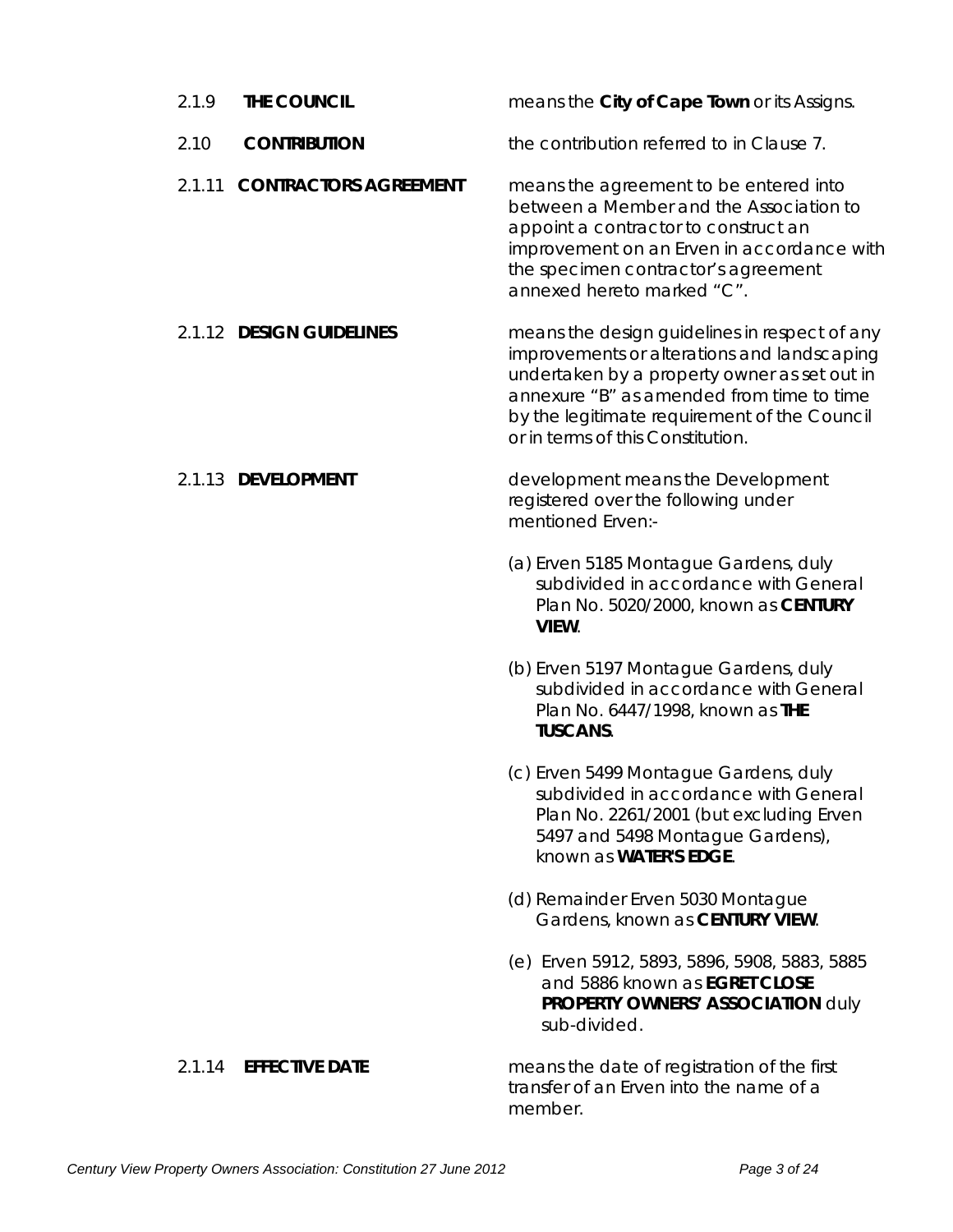| 2.1.15 | <b>ERVEN</b>          | means an Erven within the Development.                                                                                                                                                                                                                                               |
|--------|-----------------------|--------------------------------------------------------------------------------------------------------------------------------------------------------------------------------------------------------------------------------------------------------------------------------------|
| 2.1.16 | <b>FACILITIES</b>     | any facilities of whatsoever nature which may<br>be provided in the Development.                                                                                                                                                                                                     |
| 2.1.17 | <b>FINANCIAL YEAR</b> | the financial year of the Association which<br>shall run from the 1 <sup>st</sup> day of March in any year<br>until the last day of February in a year.                                                                                                                              |
| 2.1.18 | <b>THE GRANGE</b>     | means all the Erven within the Development<br>confined within the further gated area<br>designated 'The Grange'.                                                                                                                                                                     |
| 2.1.19 | <b>GROUP SITE</b>     | means all the Erven within the Development<br>as defined in Clause 2.1.13.                                                                                                                                                                                                           |
| 2.1.20 | <b>IN WRITING</b>     | means communication that is written,<br>printed, lithographed or where a member in<br>writing elects, in digital form especially where<br>bulky material is concerned as with<br>information accompanying the Notice for an<br>Annual General Meeting or Special General<br>Meeting. |
| 2.1.21 | <b>MANAGING AGENT</b> | means any person or body appointed by the<br>Association as an independent contractor to<br>undertake any of the functions of the<br>Association.                                                                                                                                    |
| 2.1.22 | <b>MEMBER</b>         | means a Member of the Association, as<br>defined in Clause 4 hereof.                                                                                                                                                                                                                 |
| 2.1.23 | <b>MEMBER TRUSTEE</b> | means a Trustee appointed by the Members<br>according to the provisions of this<br>Constitution.                                                                                                                                                                                     |
| 2.1.24 | <b>MONTH</b>          | means a calendar month.                                                                                                                                                                                                                                                              |
| 2.1.25 | <b>OFFICE</b>         | means the registered office of the Association<br>if and when such an office is established.                                                                                                                                                                                         |
| 2.1.26 | <b>PERSON</b>         | shall include a Company, Close Corporation,<br>Trust, partnership or other Association of<br>persons entitled by law to hold title to fixed<br>property.                                                                                                                             |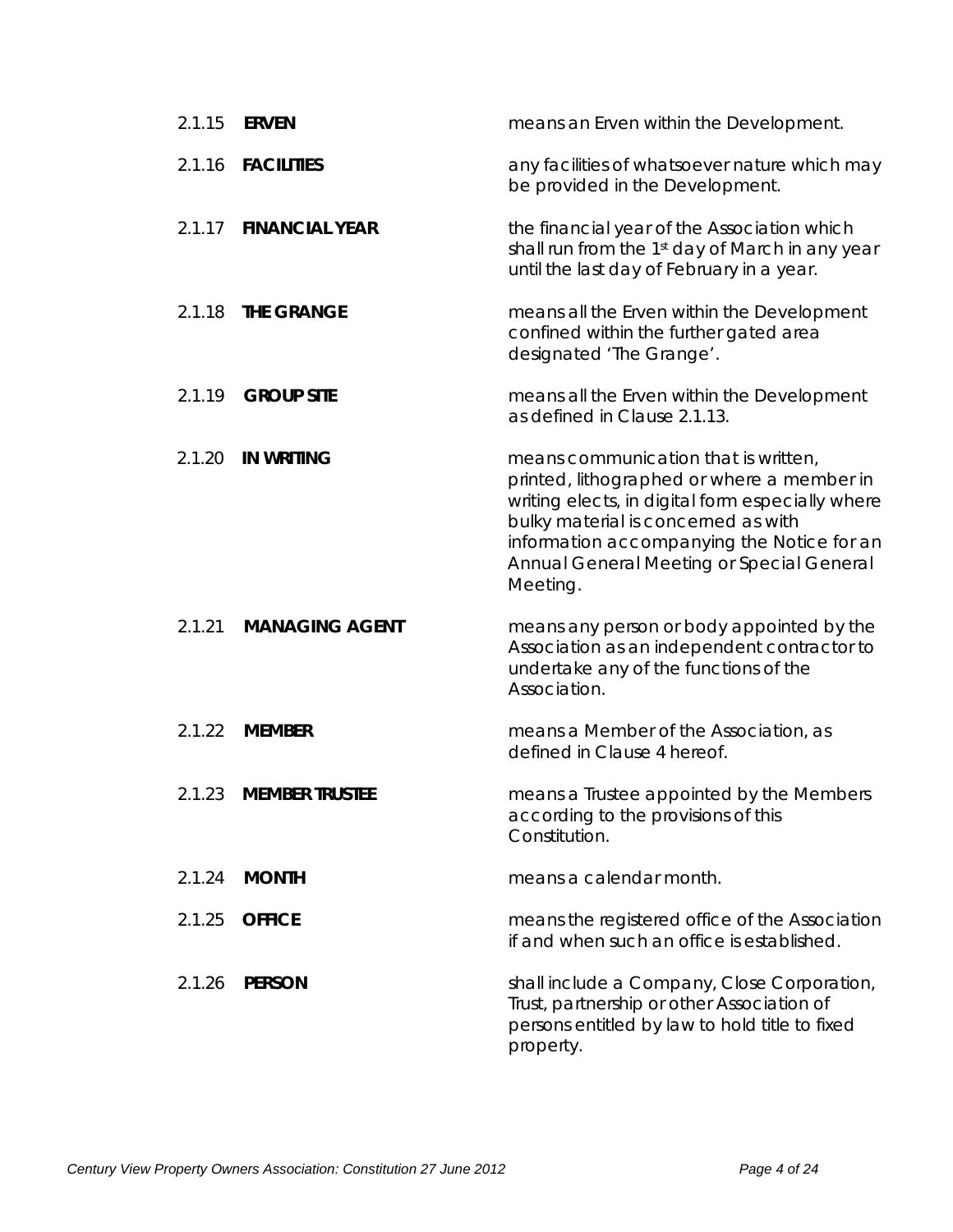| 2.1.27 | <b>REGISTERED OWNER</b>      | means the registered owner of an Erven<br>registered in the Deeds Office, Cape<br>Town.                                           |
|--------|------------------------------|-----------------------------------------------------------------------------------------------------------------------------------|
| 2.1.28 | <b>RULES AND REGULATIONS</b> | means the Rules and Regulations imposed by<br>the Trustees from time to time relating to the<br>management of the Development.    |
| 2.1.29 | <b>SERVICES</b>              | means such utilities and amenities as may be<br>provided by the Association for the property<br>owners in the Development.        |
| 2.1.30 | SINGLE RESIDENTIAL ERVEN     | means an Erven in the Development on which<br>only one dwelling house is lawfully permitted.                                      |
| 2.1.31 | <b>SPECIAL RESOLUTION</b>    | means a resolution passed at a special<br>general meeting in accordance with the<br>provisions of Clause 16 of this Constitution. |
| 2.1.32 | <b>THESE PRESENTS</b>        | means this Constitution, Rules and Regulations<br>of the Association in force at any particular<br>time.                          |
| 2.1.33 | <b>TRUSTEE COMMITTEE</b>     | means the Board of Trustees of the<br>Association.                                                                                |
| 2.1.34 | <b>TRUSTEE</b>               | means a Trustee of the Association.                                                                                               |
| 2.1.35 | <b>VICE-CHAIRMAN</b>         | means the Vice-Chairman of the Board of<br>Trustees of the Association.                                                           |
| 2.1.36 | <b>YEAR</b>                  | means a calendar year.                                                                                                            |
| 2.1.37 | <b>ZONING</b>                | means Section 29 of the Land Use Planning<br>Ordinance No. 15/1985.                                                               |

- 2.2 Unless the context otherwise requires, any words importing the singular shall also include the plural and vice versa and words importing any one gender shall include the other.
- 2.3 The headings of the respective Clauses are for reference purposes only and shall not be taken into account in the interpretation of these Articles.
- 2.4 Where consent or approval is required for any act by a Member, such consent or approval shall be given in writing within thirty days of application and shall be duly signed by an official who has the necessary authority.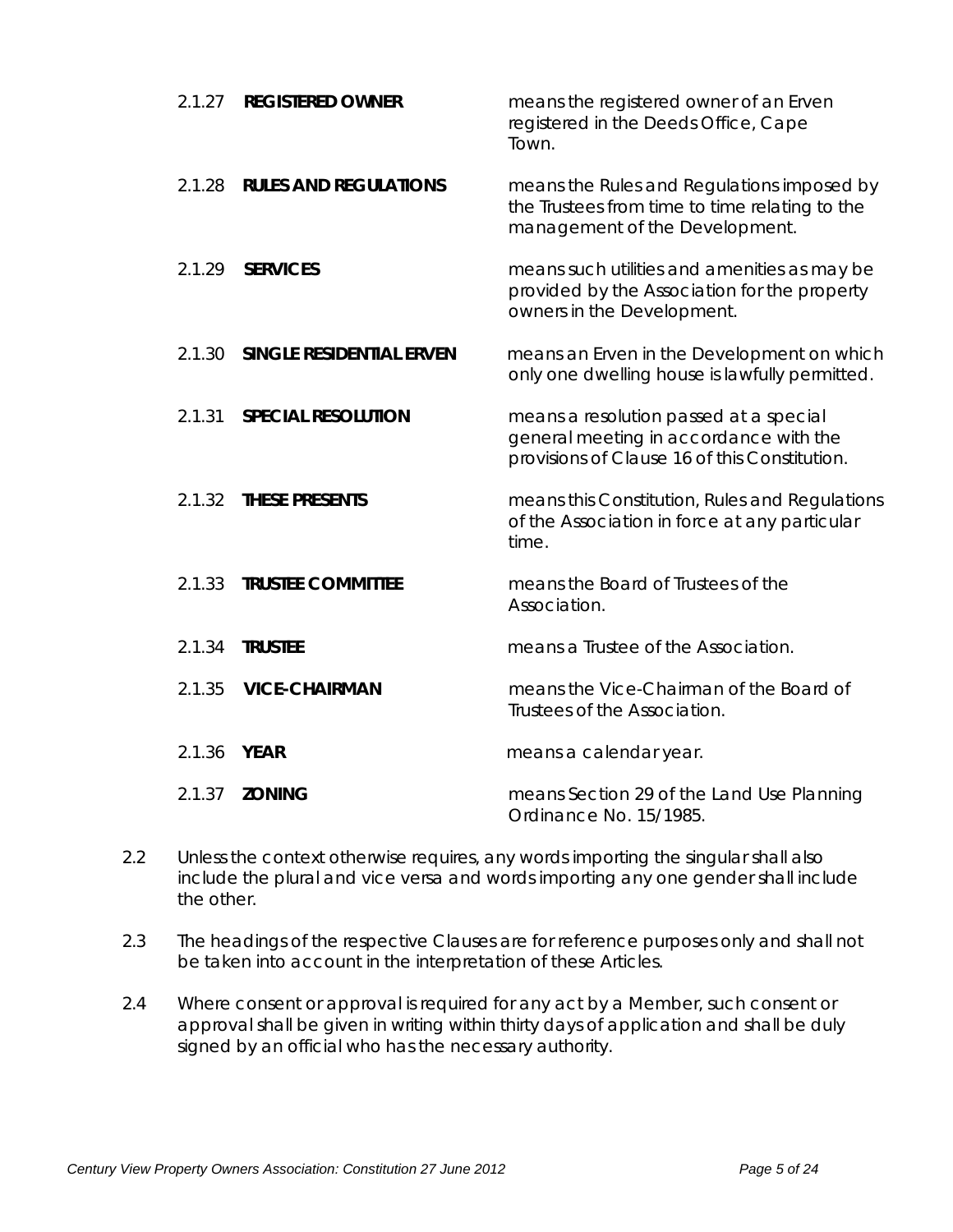- 2.5 The onus of proof in regard to receipt of any notice given to any person or payment made by a Member in respect of any levies or charges raised in terms of this Constitution shall be upon the giver of the notice or the maker of the payment.
- 2.6 In the event of a Member consisting of more than 1 (ONE) person, all of the obligations devolving on a Member in terms of this Constitution shall be met jointly and severally by those who together constitute the Member.
- 2.7 In the event of any provision of the Constitution being legally unenforceable for any reason whatsoever, then such provision shall be deemed to be separate and severable, without in any way affecting the validity of the remaining provisions.
- 2.8 This Constitution shall in all respects and in regard to all matters arising there from be governed by the law of the Republic of South Africa.

#### **3. MAIN OBJECT**

- 3.1 The Members are hereby form an Association to regulate and control such aspects of the Development, upon the terms and conditions as more fully set out hereunder.
- 3.2 The main objects to the Association shall be to:-
	- 3.2.1 promote, advance and protect the security and the communal interests of the Members generally.
	- 3.2.2 maintain and repair the common areas and all amenities or improvements which may be erected thereon, in particular the cleaning, sweeping, upkeep, maintenance, irrigation, improvement (if any) and control of the landscaped area and the public roads.
	- 3.2.3 maintain, service and repair verges, sidewalks, group buildings and/or structures, outer perimeter walls, and fences facing the public road.
	- 3.2.4 control any exterior alterations, changes of colour finishes, design of all buildings erected on Erven, structures erected or to be erected within the Development in conformity with the design guidelines.
	- 3.2.5 to exercise ownership of the Common Area(s).
	- 3.2.6 to enter into service agreements with the local authority or any other supplier of services in regard to the supply of services in the Development, including refuse removal and security services.

#### **4. MEMBERSHIP**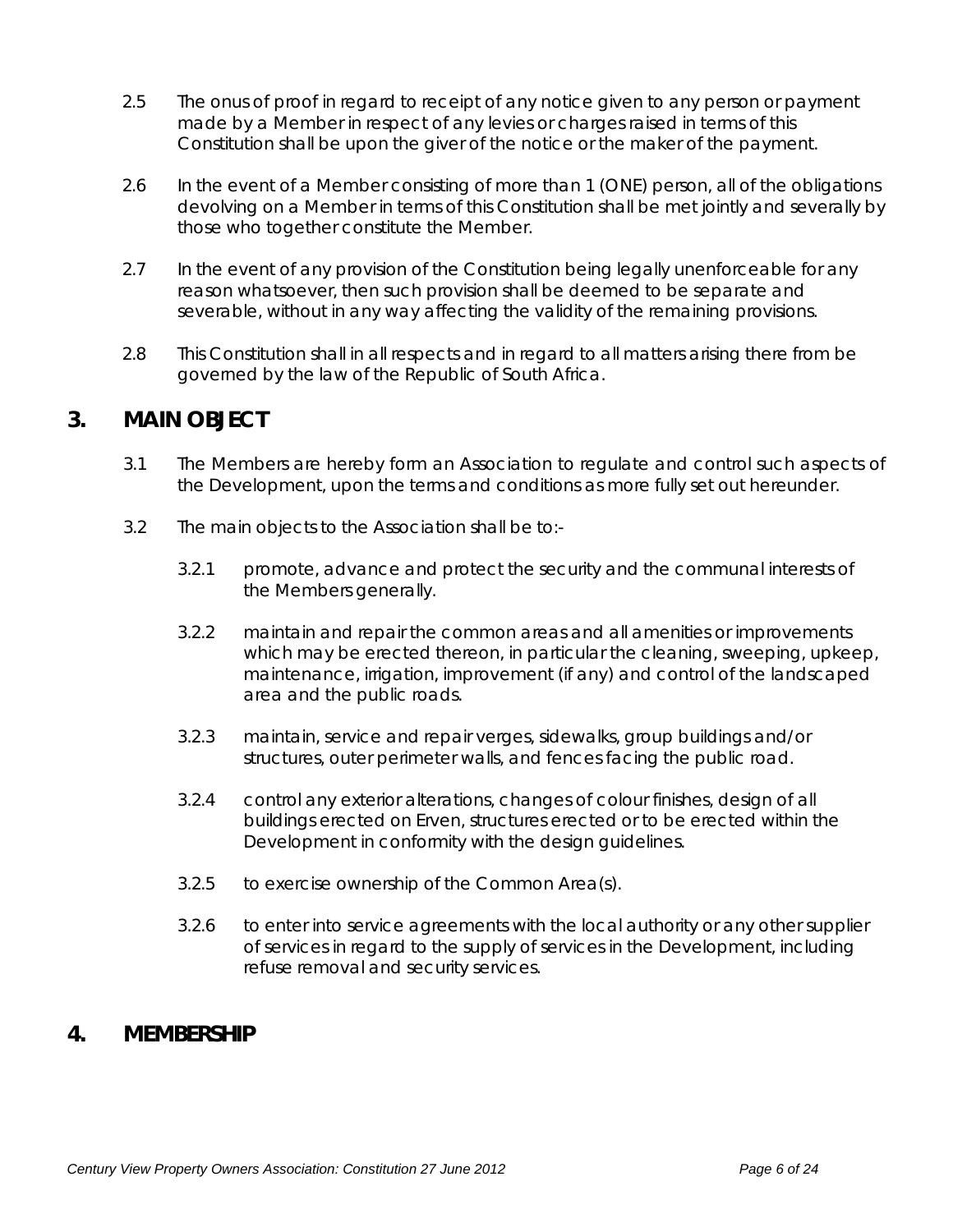- 4.1 Membership of the Association shall be limited to any person who is in terms of the Deeds Registries Act reflected in the records of the Deeds Office, Cape Town as the registered owner of any Erven in the Development.
- 4.2 Where any Erven is owned by more than 1 (ONE) person, all the registered owners of that Erven shall together be deemed to be 1 (ONE) Member of the Association and have the rights and obligations of 1 (ONE) Member of the Association, subject however to the provisions of 22.1.2.
- 4.3 Membership of the Association is affirmed by registered ownership in the Deeds Registry, Cape Town, of one or more Erven in the group site.
- 4.4 Upon registration of ownership of the Erven in the name of the purchaser, Membership of the Association by such purchaser shall be simultaneous, automatic and obligatory and Members shall be obliged to comply with the provisions of this Constitution.
- 4.5 No person shall be entitled to cease to be a member of the Association, whilst remaining the registered owner of an Erven in the group site.
- 4.6 Membership shall be transferred by registration of a Deed of Transfer in the Deeds Registry, Cape Town, passing transfer of one or more Erven in the group site from the previous member to the new member.
- 4.7 In the event of there being any change and/or variation in the control of any Member, being a Company, Close Corporation or Trust, such new directors, Members or Trustees shall be deemed to be the member and accordingly bound to the provisions of the Memorandum and Articles of Association.
- 4.8 No Shareholder, Member or Trustee shall alienate his interest in a Company, Close Corporation or Trust, without first having had and obtained the consent of the Trustees of the Property Owners Association as envisaged in Clauses 6 and 7 hereafter.

## **5. CESSATION OF MEMBERSHIP**

When a Member ceases to be the registered owner of an Erven, he shall ipso facto cease to be a Member of the Association.

## **6. ALIENATION**

- 6.1 A Member shall not in any manner Alienate an Erven unless it is a condition of the Agreement of Alienation that:
	- 6.1.1 The proposed transferee has bound himself to become and remain a Member of the Association for the duration of his ownership of the Erven, and a clearance certificate has been issued by the Association to the effect that the provisions of this Constitution have been complied with; and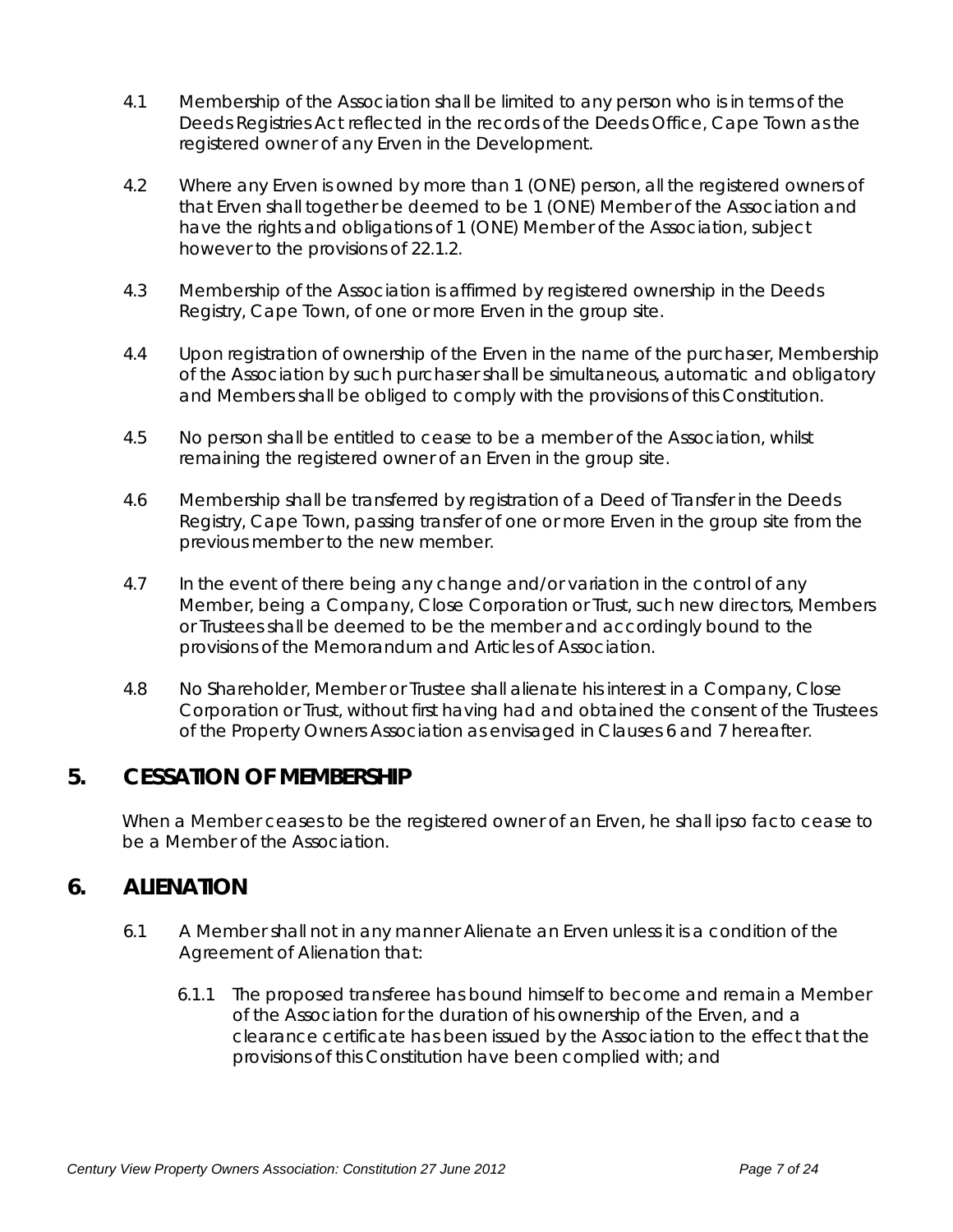- 6.1.2 The registration of transfer of that Erven into the name of the transferee shall ipso facto constitute the transferee as a Member of the Association.
- 6.2 The provisions of Clause 6.1 shall apply mutatis mutandis to any alienation of an undivided share in an Erven.
- 6.3 This Constitution shall also bind any person occupying an Erven and no Member shall let or otherwise part with the occupation of his Erven whether temporarily or otherwise unless the proposed occupier has agreed to be bound by this Constitution.
- 6.4 The registered owner of any Erven may not resign as a Member of the Association.
- 6.5 Subject to Clause 6.3, the rights and obligations of the Member shall not be transferable and every Member shall further the objects and interests of the Association to the best of his ability.
- 6.6 A Restraint of Alienation will be registered against all the Erven in the Development in order to give effect to the terms of this provision.

# **7. CONTRIBUTIONS**

- 7.1 The Trustees may from time to time impose contributions upon the Members for the purposes of meeting all the expenses which the Association has incurred whether for the provision of facilities or otherwise, or to which the Trustees reasonably anticipate the Association will be liable for in the attainment of its objects or the pursuit of its business.
- 7.2 The Trustees shall not less than 30 (THIRTY) days prior to the end of each financial year, or as soon thereafter as reasonably possible, prepare and serve upon every Member at the address chosen by him a budget being an estimate in reasonable detail of the amount which shall be required by the Association to meet the expenses during the following financial year, and shall specify separately such estimated deficiency, if any, as shall result from the preceding year. The Trustees may include in such estimate an amount to be held in reserve to meet anticipated expenditure not of an annual nature.
- 7.3 Each notice to each Member shall specify the contribution payable by that Member to such expenses and reserve fund.
- 7.4 Each contribution shall be payable annually in advance on the first day of each financial year, or for such other period as the Trustees may in their discretion determine. Each contribution shall be free of exchange, i.e. any bank charges debited to the Association's bank account will be recovered by the Association from the Member who made a payment that incurred bank charges, such as cheque or cash or any other form of payment with effect 1 August 2012.
- 7.5 In the event of the Trustees for any reason whatsoever failing to prepare and serve the estimate referred to in Clause 7.2 above timeously, every Member shall until receipt of such estimate as aforesaid continue to pay the contribution previously imposed and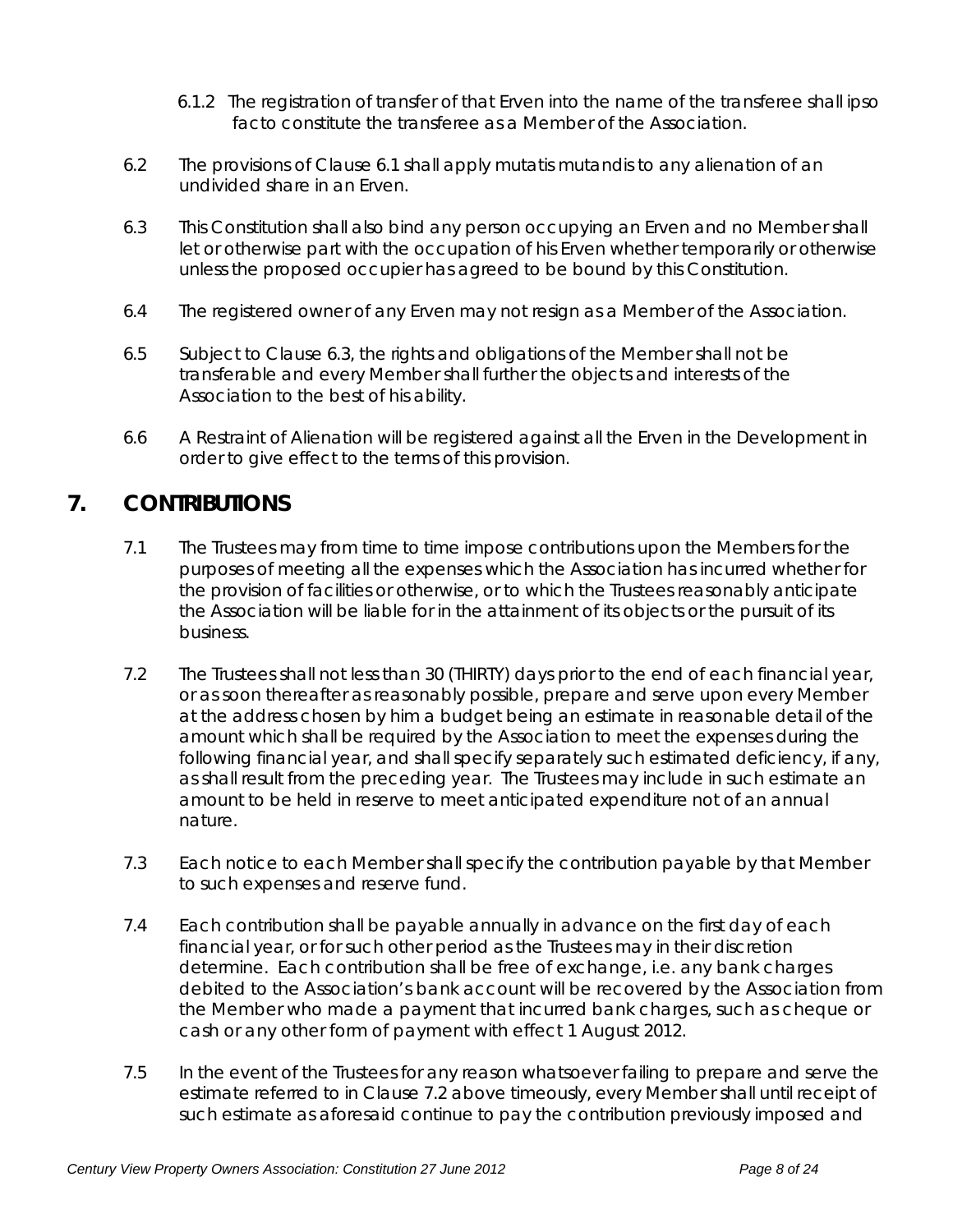shall after such receipt thereof, pay such contribution as may be specified in the notice referred to in Clause 7.2.

- 7.6 The Trustees may from time to time impose special contributions upon the Member in such expenses as are mentioned in Clause 7.1 which were not included in any estimate made in terms of Clause 7.2, and may in imposing such contributions, further determine the terms of payment thereof.
- 7.7 The Trustees may be on the expiry of a sixty day written notice, requiring a Member to undertake such improvements as were reasonably deemed to be necessary for the general good appearance of the Development, contract with a service provider to complete work for the expense of the defaulting property owner.
- 7.8 The Trustees shall be empowered in addition to such other rights as the Association may have in law as against its Members to determine the rate of interest from time to time chargeable upon arrear contributions.
- 7.9 Any amount due by a Member by way of a contribution and interest shall be a debt due by him to the Association. A Member's successor in title to an Erven shall be liable as from the date upon which he becomes a Member pursuant to the transfer of that Erven, or whether by virtue of transfer or change in control of a Company, Close corporation or Trust, to pay the contribution and interest thereon attributable to that Erven.
- 7.10 In calculating the contribution payable by any Member, the Trustees shall as far as is reasonably practical:
	- 7.10.1 Assign those costs arising directly out of the Erven itself to the Member owning such Erven.
	- 7.10.2 Subject to 7.10.1, assign those costs relating to the Development generally to the owners of all Erven equally;

Provided however that the Trustees may in any case where they consider it equitable to do so, assign to any Member any greater or lesser share of the costs as may be reasonable in the circumstances.

7.11 Any contributions, rates, levies, charges, fees, expenses, costs and/or other monies due and payable to or recoverable by the Association may be recovered in a competent Court of Law and all costs as may be incurred by the Association in instituting such action shall be for the account of the member.

## **8. RULES**

8.1 Subject to any restriction imposed or direction given at a general meeting of the Association, the Trustees may from time to time make Rules for the management and conduct of its business:-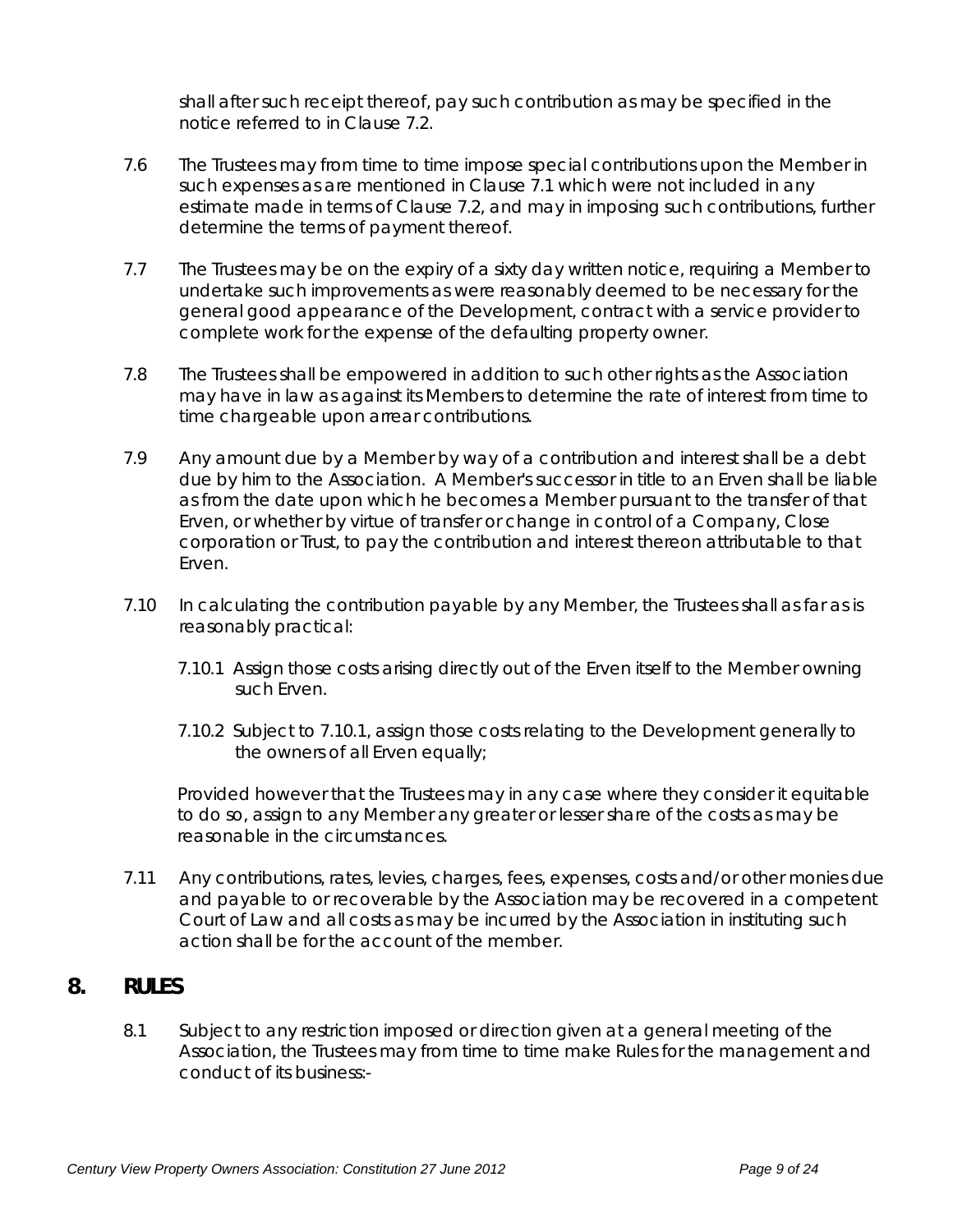- 8.1.1 The standards and guidelines for the architectural design of all buildings and outbuildings, structures of any nature, and all additions and alterations to any such buildings, outbuildings or structures erected or to be erected in the Development, and in particular to control the design of the exterior of such buildings, outbuildings or structures and the materials used on such exterior to ensure an attractive, aesthetically pleasing character to all buildings in the Development. No addition together with the existing floor area shall exceed 55% of the site area. (*Measured in accordance with the City of Cape Town Zoning Scheme method to determine coverage).*
- 8.1.2 The standards and guidelines shall apply to the design of all site works, buildings, structures, installations, projections, aerials, pergolas, side walls, swimming pools, awnings, jacuzzis, paved pathways, colour schemes and landscaping features.
- 8.1.3 The preservation of the environment including the right to control vegetation and the right to prohibit and/or control the erection of fences, whether upon or within the boundaries of any property shall be subject to the laws of the land as well as to the Rules that are formulated from time to time.
- 8.1.4 Trustees may prohibit, restrict or control the keeping of any animal which they regard as dangerous or a nuisance.
- 8.1.5 Trustees may make Rules for the prevention of nuisance of any nature to any Member by any other Member or those associated with such a Member.
- 8.1.6 The Trustees shall strive for the furtherance and promotion of the objects of the Association and/or for the better management of the affairs of the Association and/or for the advancement of the interests of Members and/or residents in the Development and may make Rules relating thereto.
- 8.1.7 The maintenance of all buildings, outbuildings, structures, improvements of any nature and landscaping within the Development shall be subject to the Rules formulated and approved by a General Meeting.
- 8.1.8 Members shall be obliged to submit all building plans for new constructions, renovations, alterations or additions as per the design guidelines to the Association for examination and approval prior to the submission of such plans to the Council for approval.
- 8.2 For the enforcement of any of the Rules made by the Trustees in terms hereof, the Trustees may:
	- 8.2.1 Give notice to the Member concerned requiring him to remedy such breach within such period as the Trustees may determine;
	- 8.2.2 Take or cause to be taken such steps as they may consider necessary to remedy the breach of the rule of which the Member may be guilty, and debit the cost of so doing to the Member concerned, which amount shall be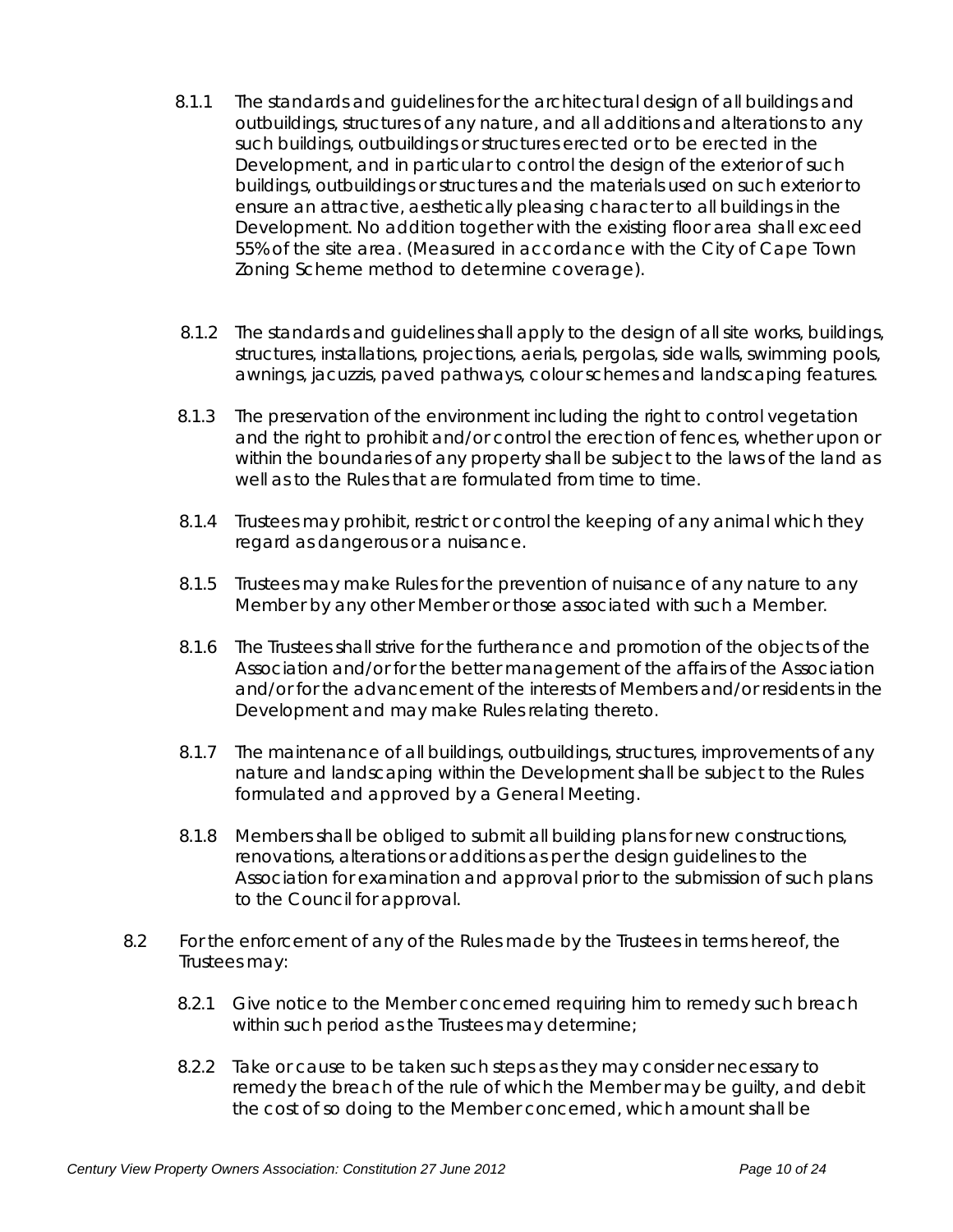deemed to be a debt owing by the Member concerned to the Association; and/or;

- 8.2.3 Impose a system of fines or other penalties. The amounts of such fines shall be reviewed and confirmed at each Annual General Meeting of the Association; and/or;
- 8.2.4 Take such action including proceedings in Court, as they may deem fit.
- 8.3 In the event of the Trustees instituting any legal proceedings against any Member or resident within the Development for the enforcement of any of the rights of the Association in terms hereof, the Association shall be entitled to recover all legal costs so incurred from the Member or resident concerned, calculated as between attorney and own client provided that the institution of any legal action shall be on the authority of a duly constituted General Meeting.
- 8.4 In the event of any breach of the Rules by the Members or any Member's household or his guests or lessees, such breach shall be deemed to have been committed by the Member himself, but without prejudice to the aforegoing, the Trustees may take or cause to be taken such steps against the person actually committing the breach as they in their discretion may deem fit.
- 8.5 In the event of any member disputing the fact that a breach of any of the Rules has been committed, a committee of three Trustees appointed by the Chairman for the purpose shall adjudicate upon the issue at such time and in such manner and according to such procedure (provided that natural justice shall be observed) as the Chairman may direct and the member shall be bound by the decision of the Trustees.
- 8.6 Any fine, contribution and/or levy imposed upon any Member shall be deemed to be a debt due by the Member to the Association and shall be recoverable by ordinary civil process.
- 8.7 Notwithstanding anything to the contrary herein contained, the Trustees may in the name of the Association enforce the provisions of any Rules by civil application or action in a Court of competent jurisdiction and for this purpose may appoint such attorneys and counsel as they may deem fit.
- 8.8 The Association may in general meeting itself make any Rules which the Trustees may make and may in general meeting vary or modify any Rules made by it or by the Trustees from time to time.
- 8.9 The Association shall control all external alterations which are visible to the street.
- 8.10 All Rules must be reasonable and must apply equally to all owners of Erven put to substantially the same use.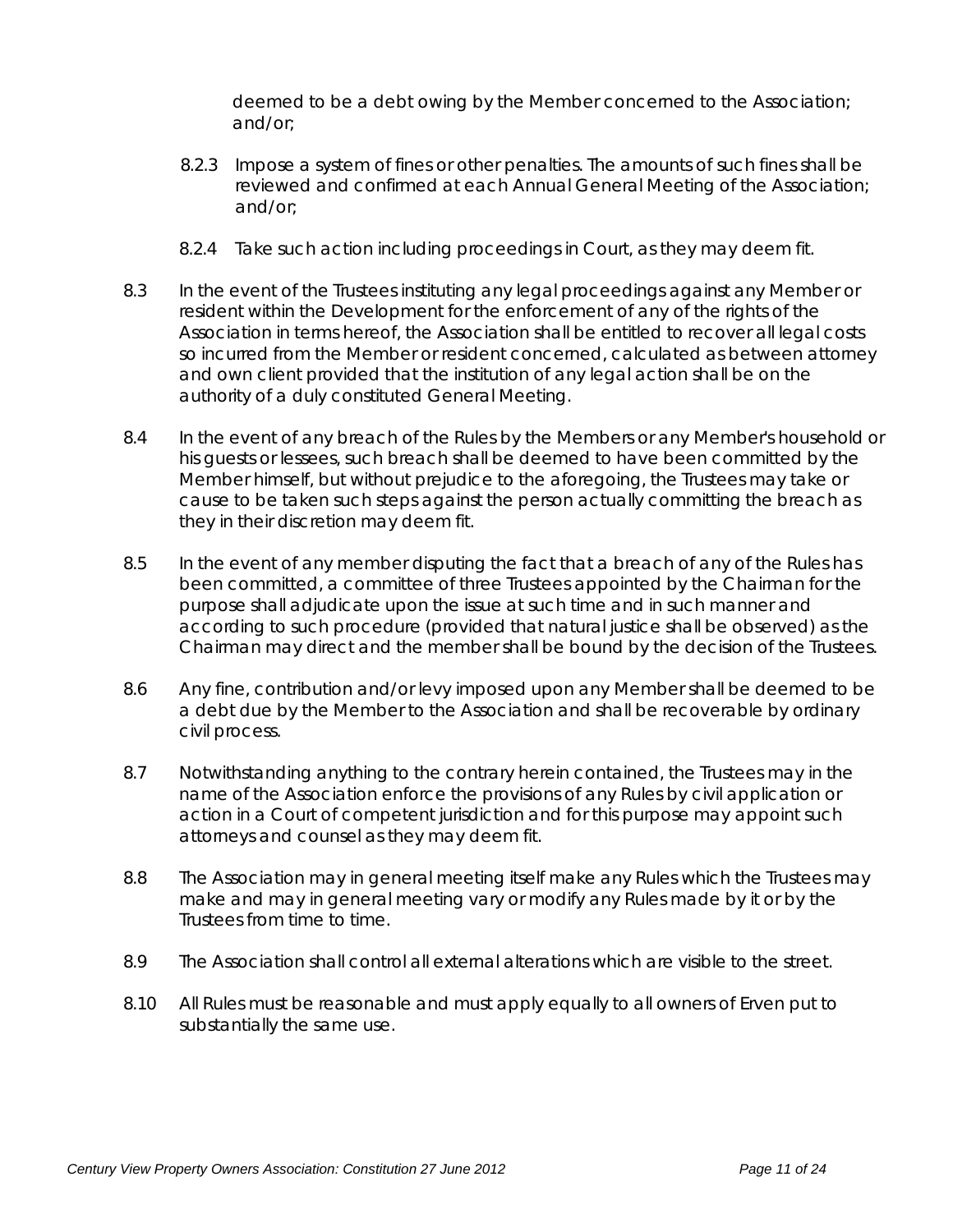## **9. THE CENTURY VIEW PROPERTY OWNERS ASSOCIATION RULES AND REGULATIONS**

The Member acknowledges that he has had sight of the Century View Property Owners Association Rules and Regulations and that he undertakes to adhere to same until and in the event that same are amended by the Board of Trustees.

The Member acknowledges that it remains his responsibility to avail himself of the Century View Property Owners Association Rules and Regulations and the Member cannot claim ignorance thereof.

The Trustees must make a copy of the Century View Property Owners Association Rules and Regulations available to a Member within seven days upon receipt of such written request.

#### **10. TRUSTEES**

- 10.1 There shall be a Board of Trustees of the Association which shall consist of not less than 5 (FIVE) Members.
- 10.2 A Trustee shall be an individual and a Member of the Association. A Trustee, by accepting his appointment to office, shall be deemed to have agreed to be bound by all the provisions of this Constitution.

#### **11. REMOVAL AND ROTATION OF TRUSTEES**

- 11.1 Save as set out in Clause 11.3 below, each Trustee shall continue to hold office as such from the date of his appointment to office until the following Annual General Meeting, at which meeting each Trustee shall be deemed to have retired from office as such but will be eligible for re-election to the Board of Trustees at such a meeting.
- 11.2 A Trustee shall be deemed to have vacated his office as such upon:
	- 11.2.1 His being removed from office as provided in Section 220 of the Act.
	- 11.2.2 In the event of him being disentitled to exercise a vote as a Member of the Association in terms of Clause 22.2.
	- 11.2.3 The commission by him by any act of insolvency.
	- 11.2.4 His death or when he ceases to be registered owner of an Erven.
	- 11.2.5 If he is absent for more than four months from meetings of Trustees held during such period without reasons acceptable to the Board.
	- 11.2.6 If he is found to be in breach of his fiduciary relationship with the Association.
	- 11.2.7 His conviction for any offence involving dishonesty.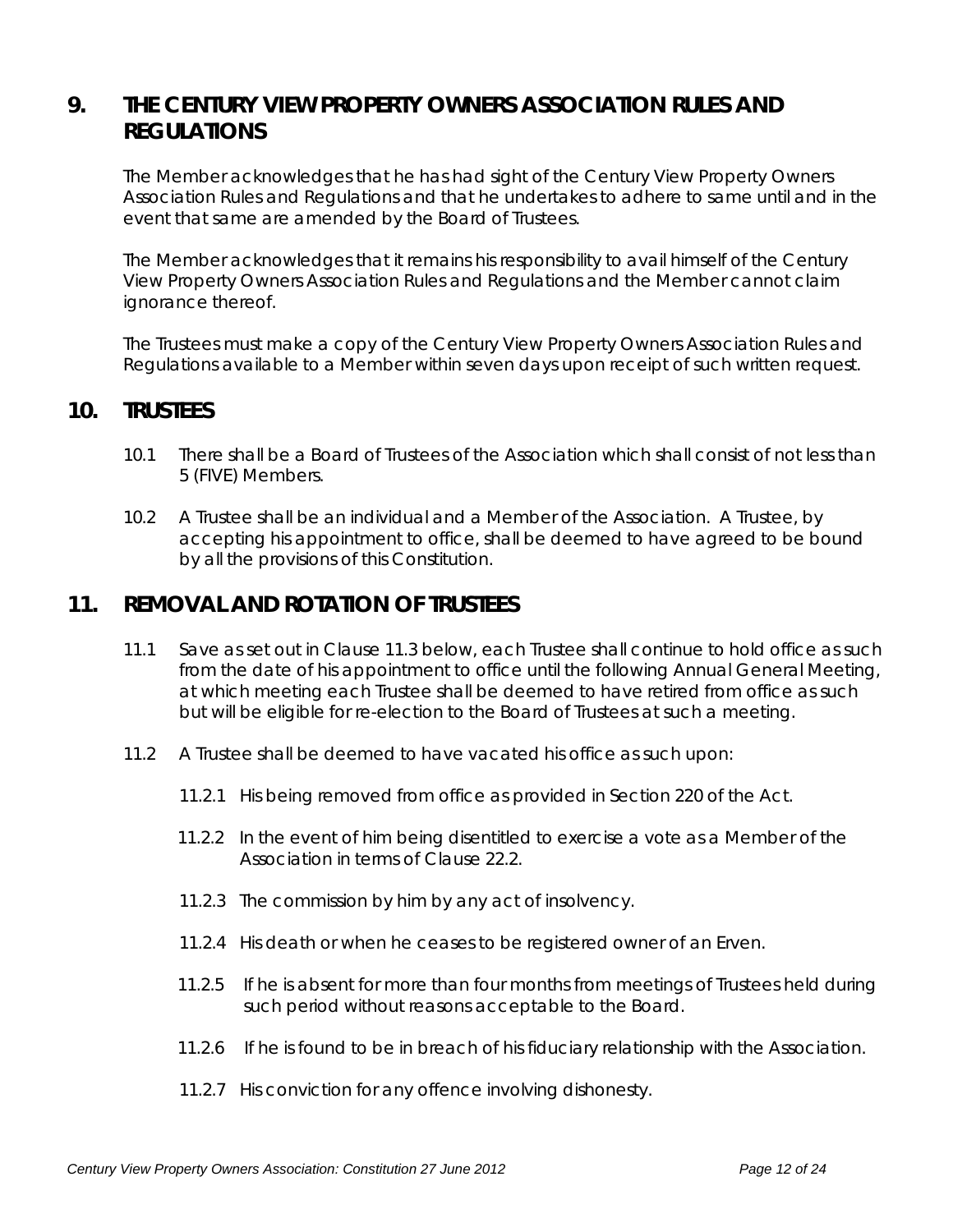- 11.2.8 His becoming of unsound mind or being found as a lunatic.
- 11.2.9 His resigning from such office in writing.

Provided that anything done by a Trustee in discharging a responsibility, in terms of the Constitution, prior to his ceasing to be a Trustee, shall be valid until the time when the resignation has been recorded in the minute book of the Association.

11.3 Upon any vacancy occurring in the Board of Trustees, prior to the next Annual General Meeting, the resultant vacancy shall be filled by a person nominated by those remaining for the time being of the Board of Trustees.

# **12. CHAIRMAN AND VICE-CHAIRMAN**

- 12.1 The Trustees shall within 14 (FOURTEEN) days after such Annual General Meeting appoint from their number a Chairman and Vice-Chairman, who shall hold their respective offices until the Annual General Meeting next after their said appointments, provided that the office of Chairman or Vice-Chairman shall ipso facto be vacated by a Trustee holding such office upon his ceasing to be a Trustee for any reason. No one Trustee shall be appointed to more than one of the aforesaid offices. In the event of any vacancy occurring in either of the aforesaid offices at any time, the Board of Trustees shall immediately appoint one of their number as a replacement in such office.
- 12.2 Except as otherwise provided, the Chairman shall preside at all meetings of the Board of Trustees and all general meetings of the Members and, in the event of he not being present within 5 (FIVE) minutes of the scheduled time for the start of the meeting or in the event of his inability or unwillingness to act, the Vice-Chairman shall act in his stead, or failing the Vice-Chairman, a Chairman appointed by the meeting.

## **13. TRUSTEES EXPENSES AND REMUNERATION**

- 13.1 Trustees shall be entitled to be repaid all reasonable and bona fide expenses incurred by them respectively in or about the performance of their duties as Trustees.
- 13.2 Trustees shall be entitled to remuneration in respect of the performance of their duties as determined by the Association in a general meeting.

## **14. POWERS OF TRUSTEES**

14.1 Subject to the express provisions of these presents, the Trustees shall manage and control the business and affairs of the Association and shall have full powers in the management and direction of such business and affairs including the right of appointment and dismissal of the Managing Agent. The Trustees may further exercise all such powers of the Association allowed in the Constitution or in the Rules and Regulations and do all such acts on behalf of the Association as may be exercised and done by the Association itself, subject only to those acts that require to be authorised in a General Meeting or as may be made by the Trustees from time to time.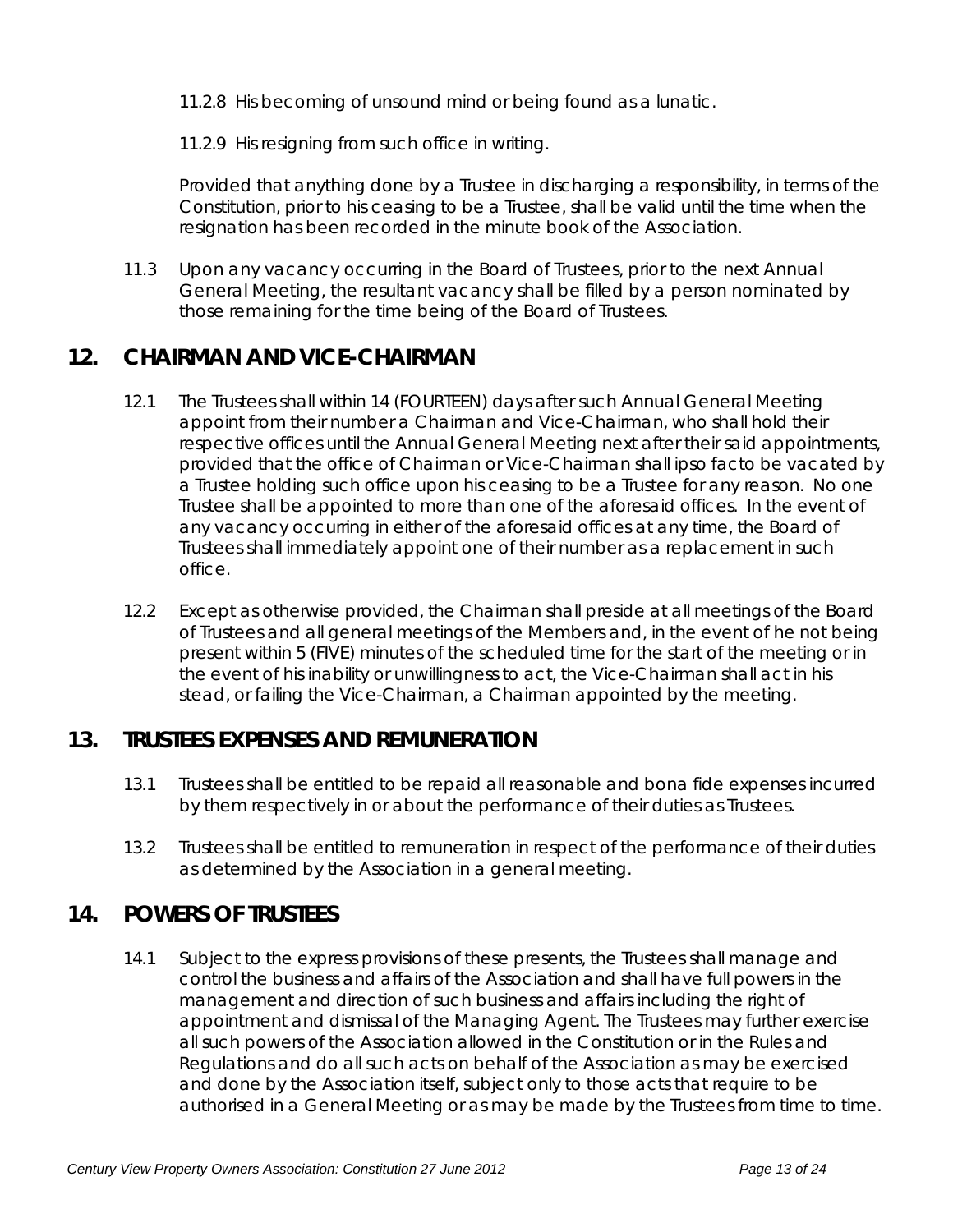- 14.2 Save as specifically provided in these presents, the Trustees shall have the right to engage on behalf of the Association the services of accountants, auditors, attorneys, advocates, architects, engineers, a managing agent and any other professional firm or person or other employees whosoever for any carefully considered reasons deemed necessary by the Trustees and on such terms and conditions as the Trustees shall decide. This shall include the right to enter into contracts on behalf of the Association for the provision of services which shall include inter alia contracts in respect of the access control and monitoring of security and the Association shall be bound by such contracts.
- 14.3 The Trustees shall further have power:
	- 14.3.1 To require that any construction of any sort within the Development shall be supervised to ensure that the provisions of these presents and the Rules are complied with and that all such construction is performed in a proper and work manlike manner.
	- 14.3.2 To issue an architectural and environmental design and maintenance manual in respect of the Development.
- 14.4 To vary, cancel or modify its decisions and resolutions from time to time.
- 14.5 To co-opt onto the Board any person or persons chosen by it provided that such a person is a Member of the Association.
- 14.6 The Trustees shall be entitled to appoint committees consisting of such number of their Members and such outsiders, including the Managing Agent, as they may deem fit and to delegate to such committees such of their functions, powers and duties as they may deem fit, with further power to vary or revoke such appointments and delegations as the Trustees may from time to time deem necessary.

## **15. PROCEEDINGS OF TRUSTEES**

- 15.1 The Trustees shall meet together for the dispatch of business, adjourn and otherwise regulate their meetings as they deem fit, subject to any provisions of these presents.
- 15.2 The quorum necessary for the holdings of any meetings of the Trustees shall be 3 (THREE) present personally to form a quorum. Any resolution of the Board of Trustees shall be carried on a simple majority of all votes cast. In the case of equality of votes for or against any resolution, the Chairman of the meeting shall have a second or casting vote.
- 15.3 The Trustees shall cause minutes to be kept of every Trustee meeting, which minutes shall, without undue delay after the meeting has closed, be reduced to writing and certified correct by the Chairman. All minutes of Trustees meetings shall, after certification, be placed in a Trustees minute book to be kept in accordance with the provision of the law relating to the keeping of minutes of directors of companies. The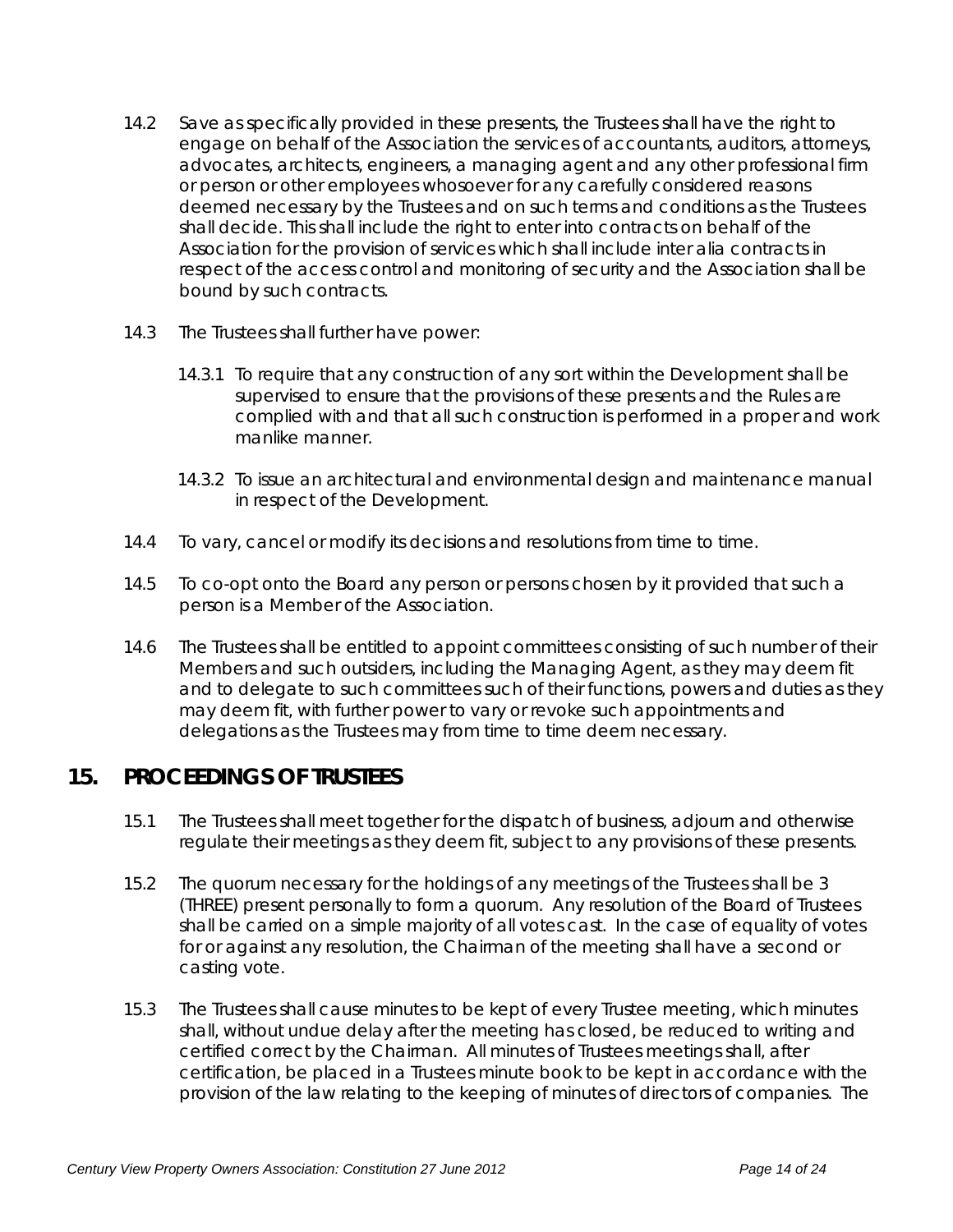Trustees minute book shall be open for inspection at all reasonable times by any Trustee, the Auditors, the Members and the Managing Agent.

- 15.4 Save as provided in these presents, the proceedings of any Trustee meeting shall be conducted in such reasonable manner and form as the Chairman of the meeting shall decide.
- 15.5 An urgent resolution signed by all the Trustees shall be valid in all respects as if it had been duly passed at a meeting of the Board of Trustees.

## **16. GENERAL MEETINGS OF THE ASSOCIATION**

- 16.1 The Association shall within 6 (SIX) months after the end of each financial year hold a general meeting as its Annual General Meeting in addition to any other general meetings during that year, and shall specify the meeting as such in the notices in terms of Section 179 of the Act.
- 16.2 Such Annual General Meetings shall be held at such time and place as the Trustees shall decide from time to time.
- 16.3 All general meetings other than Annual General Meetings shall be called extraordinary general meetings.
- 16.4 The Trustees may, whenever they think fit, convene an extraordinary general meeting, and an extraordinary general meeting shall also be convened on a requisition made in terms of Section 181 of the Act, or in default, may be convened by the requisition's as provided by and subject to the provisions of that Section.

## **17. NOTICES OF MEETINGS**

The minimum period of notice, in writing, for an Annual General Meeting shall be 21 (TWENTY ONE) clear days; and a meeting called for the passing of a special resolution shall require the period of notice to be not less than 14 (FOURTEEN) clear days. In each case the notice shall be exclusive of the day on which it is given, and shall specify the place, the day, the hour of the meeting, and the nature of the business to be transacted with such reasons for it as the Trustees deem appropriate and adequate and such notice shall be given to:

- 17.1 In the case of a meeting called as the Annual General Meeting by all the Members entitled to attend and vote.
- 17.2 In the case of an Extraordinary General Meeting, the Members having a right in terms of these presents to attend and vote at the meeting.
- 17.3 Insofar as special notice may be required as a resolution, whether by any provision of the Act of these presents, then the provisions of Section 186 of the Act shall apply.
- 17.4 The Association shall comply with the provisions of Section 185 of the Act as to giving of notice and circulating statements on the requisition of Members.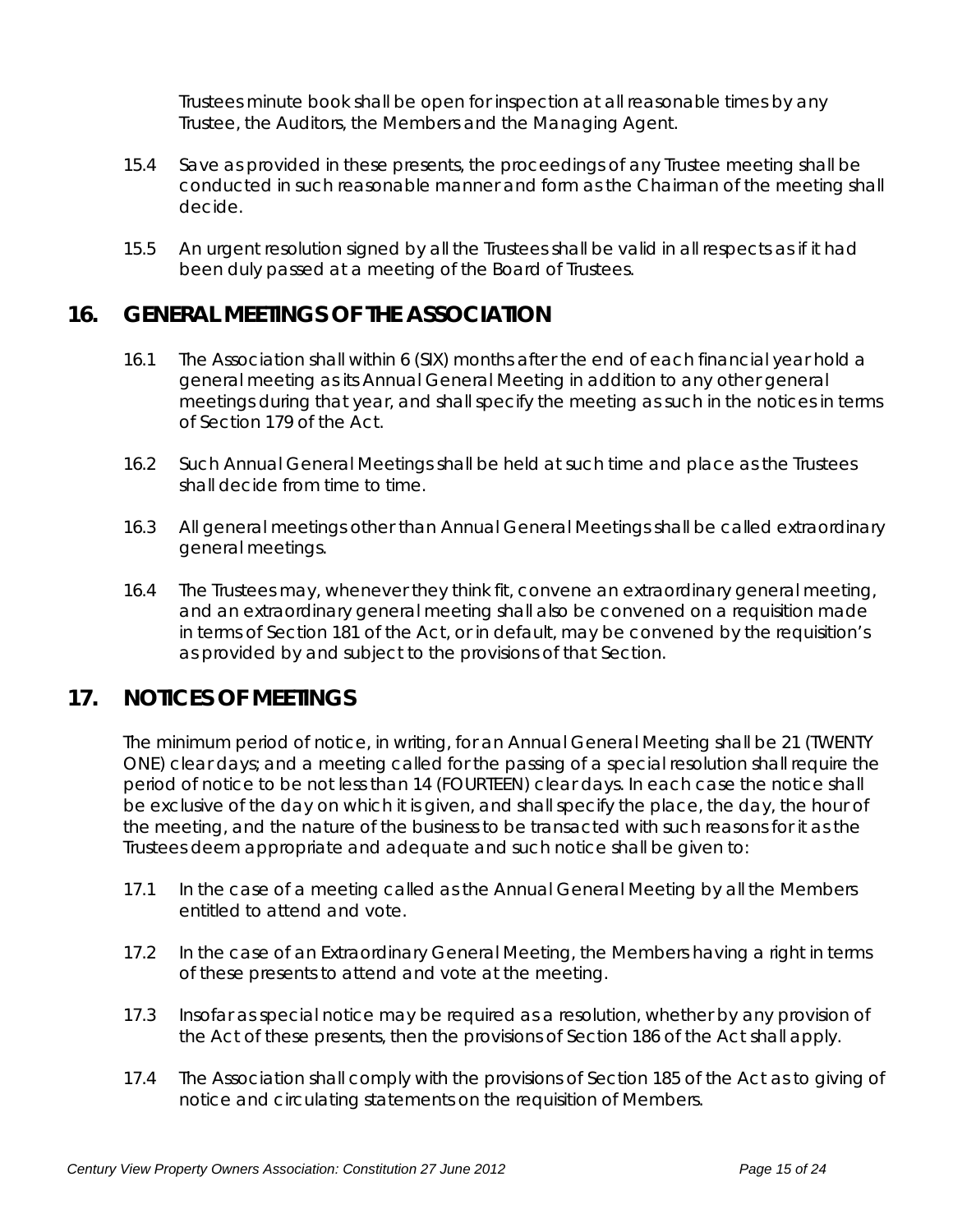17.5 The accidental omission to give notice of a meeting or of any resolution, or to give any other notification, or present any document required to be given or sent in terms of these presents, or in terms of the Act, or the non- receipt of any such notice, notification or document by any Member or other person entitled to receive the same, shall not invalidate the proceedings, or any resolution passed, at any meeting.

#### **18. QUORUM**

- 18.1 No business shall be transacted at any general meeting unless a quorum is present when the meeting proceeds to business, and such quorum shall consist of not less than 3 (THREE) Members personally present who are entitled to vote. The quorum necessary for the holding of any general meeting shall be such of the Members entitled to vote at that time, and 20% (TWENTY PER CENTUM) of votes in number from all other Members of the Association entitled to vote.
- 18.2 If within half an hour from the time appointed for the holding of a general meeting a quorum is not present, the meeting shall stand adjourned to the same day in the next week at the same place and time or at such other place as the Chairman of the meeting shall appoint, and if at adjourned meeting a quorum is not present within half an hour from the time appointed for holding the meeting, the Members present shall be a quorum.

## **19. AGENDA AT MEETINGS**

In addition to any other matters required by the Act or these presents to be dealt with at an Annual General Meeting, the following matters shall be dealt with at every Annual General Meeting:

- 19.1 The consideration of the Chairman's report.
- 19.2 The election of Trustees.
- 19.3 The consideration of any other matters raised at the meeting, including any resolution proposed for adoption by such meeting, and the voting upon such resolutions.
- 19.4 The consideration of the accounts of the Association for the preceding financial year including the balance sheet.
- 19.5 The consideration of the report of the Auditors and the fixing of remuneration of the Auditors.
- 19.6 The noting of the contribution for the financial year during which such Annual General Meeting takes place.

## **20. PROCEDURE AT GENERAL MEETINGS**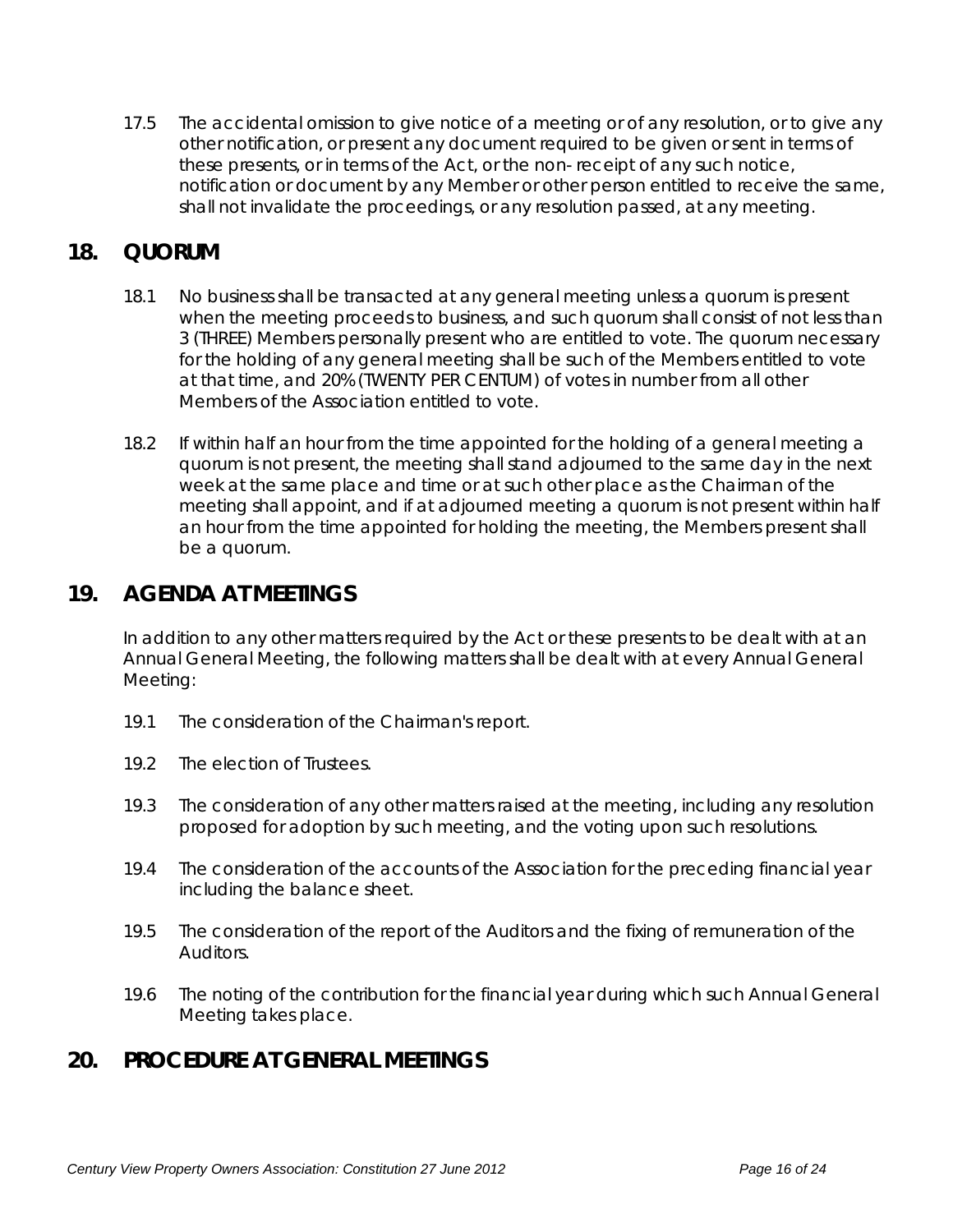The Chairman may, with the consent of any general meeting at which quorum is present and shall if so directed by the meeting, adjourn a meeting from time to time and place to place but no business shall be transacted at any adjourned meeting other than business which might have been transacted at the meeting from which the adjournment took place. Whenever a meeting is adjourned for 10 (TEN) days or more, notice of the adjourned meeting shall be given in the same manner as of an original meeting, save as aforesaid, the Members shall not be entitled to any notice of adjournment or of the business to be transacted at an adjourned meeting.

## **21. PROXIES**

- 21.1 A member may be represented at a general meeting by a proxy, who need not be a Member of the Association. The instrument appointing a proxy shall be in writing signed by the Member concerned or his agent, duly authorised in writing, but need not be in any particular form provided that, where a Member is more than 1 (ONE) person, a majority of those persons shall sign the instrument appointing a proxy on such Member's behalf.
- 21.2 The instrument appointing a proxy and the power of attorney or any other authority under which it is signed shall be tabled at the meeting at which the person named in the instrument proposes to vote. No instrument appointing a proxy shall be valid after the expiration of 12 (TWELVE) months from the date of its execution.
- 21.3 A vote given in accordance with the terms of a proxy shall be valid notwithstanding the previous death of the principal or revocation of the proxy, provided that no intimation in writing of the death or revocation shall have been received by the Trustees at any time before a vote is taken in respect of which the proxy exercises such vote.

## **22. VOTING**

- 22.1 At every general meeting:
	- 22.1.1 Every Member, including the Developer, in person or by proxy and entitled to vote shall have 1 (ONE) vote for each Erven registered in his name.
	- 22.1.2 If an Erven is registered in the name of more than one person, then all such coowners shall jointly have 1 (ONE) vote.
- 22.2 Save as expressly provided for in these presents, no person other than a Member duly registered and who shall have paid every contribution and other sum, if any, which shall be due and payable to the Association in respect of or arising out of his Membership and who is not under suspension, shall be entitled to be present or to vote on a question, either personally or by proxy, at any general meeting.
- 22.3 At any general meeting a resolution put to vote of the meeting shall be decided on a show of hands, unless a poll is demanded by the Chairman or a majority of Members referred to in Section 198(1)(b) of the Act.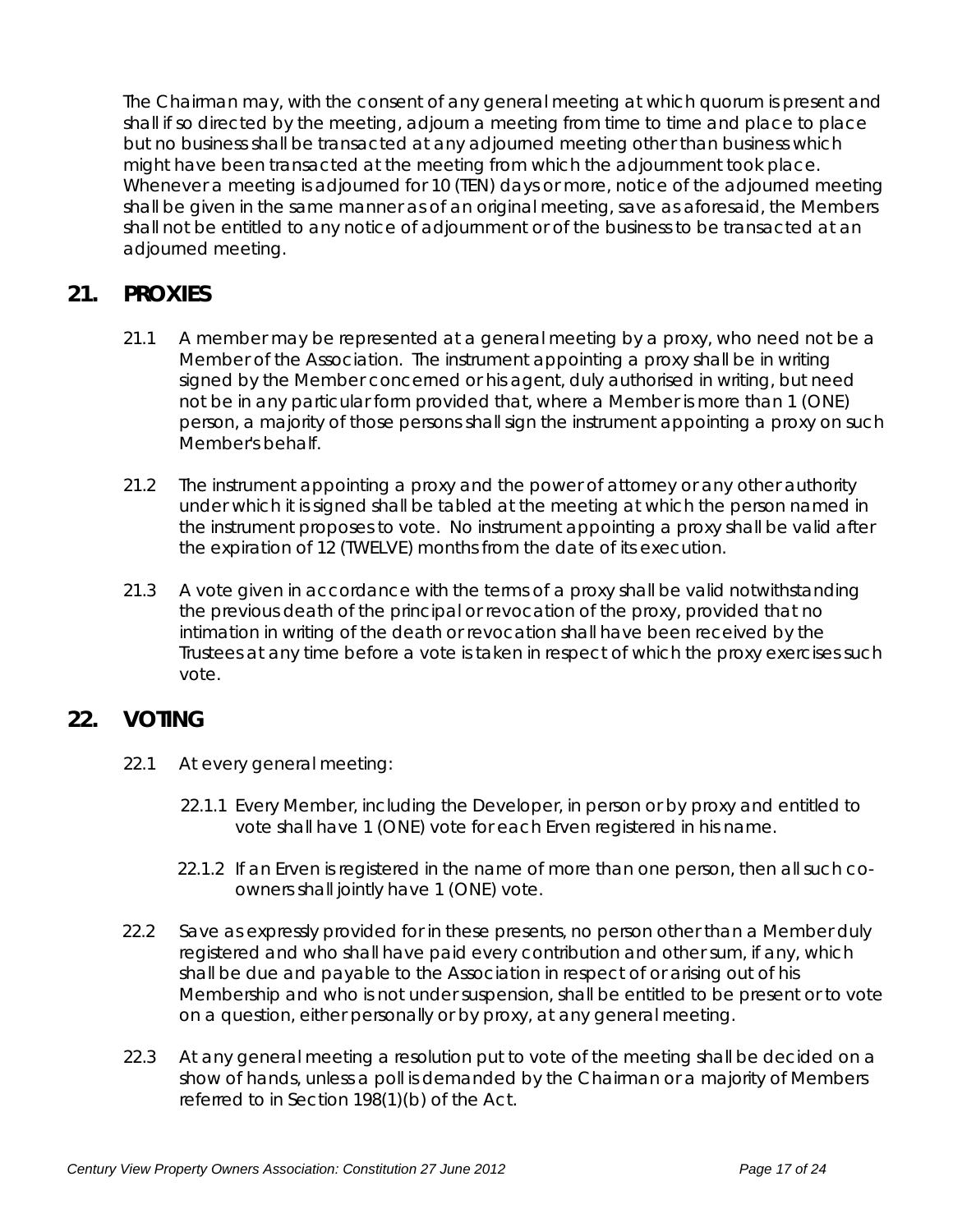- 22.4 If a poll is duly demanded it shall be taken in such a manner as the Chairman directs, and the result of the poll shall be deemed to be the resolution of the meeting at which the poll was demanded. Scrutinisers shall be elected to determine the result of the poll.
- 22.5 A poll demanded on the election of a Chairman or on a question of adjournment, shall be taken forthwith. The poll demanded on any other question shall be taken at such time as the Chairman of the meeting directs. The demand for a poll shall not prevent the continuation of a meeting for the transaction of any business other than the question upon which the poll has been demanded.
- 22.6 Every resolution and every amended resolution proposed for adoption by a general meeting shall be seconded at the meeting and, if not so seconded, shall be deemed to have been proposed.
- 22.7 An ordinary resolution (that is a resolution other than a special resolution) or the amendment of an ordinary resolution shall be carried on a simple majority of all votes cast. In the case of equality of votes for and against any resolution, the resolution shall be deemed to have been defeated.
- 22.8 Unless any Member present in person or by proxy at a general meeting shall, before the closure of the meeting, have objected to any declaration made by the Chairman of the meeting as to the result of any voting at the meeting, whether by show of hands or otherwise, or to the proprietary or validity of the procedure at such meeting, such declaration by the Chairman shall be deemed to be a true and correct statement of the voting, and the meeting shall in all respects be deemed to have been properly and validly constituted and conducted and an entry in the minutes to the effect that any motion has been carried or lost, with or without a record of the number of votes recorded in favour of or against such motion, shall be conclusive evidence of the votes so recorded.

# **23. ACCOUNTS**

- 23.1 The accounts and books of the Association shall be open to inspection of Members at all reasonable times during business hours.
- 23.2 Once in each financial year the accounts of the Association shall be examined and the correctness thereof ascertained by Auditors or Accounting Officers. The duties of the Auditors shall be regulated in accordance with Chapter "X" of the Act.

# **24. SERVICE OF NOTICES**

A notice may be served by the Association upon any Member at the address of any Erven owned by him unless the Member shall have notified the Association in writing of another address for service of notices. Any notice served by post shall be deemed to have been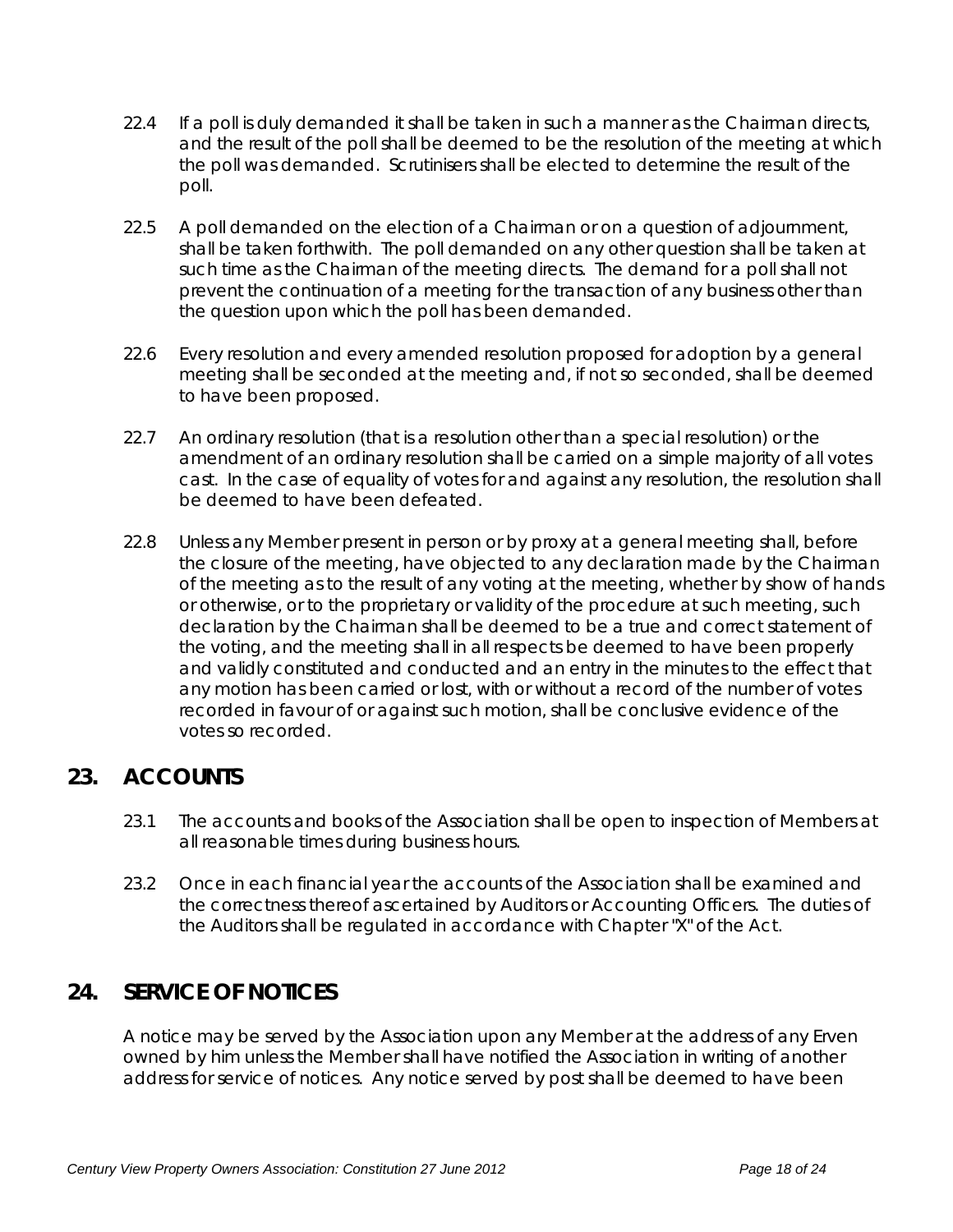served on the day but one following that on which the letter contained the same was posted.

## **25. INDEMNITY**

Every Trustee, servant, agent and employee of the Association and any Managing Agent, his employees, nominees and invitees, shall be indemnified by the Association against all costs, losses and expenses (including travelling expenses) which such person or persons may incur or become liable for by reason of any contract entered into or any act or deed done by such person or persons in the discharge of their respective duties, including in the case of a Trustee, his duties as Chairman or Vice-Chairman. Without prejudice to the generality of the a foregoing, the Association shall specifically indemnify every such person against all losses of whatsoever nature incurred arising out of any bona fide act, deed or letter done or written by him jointly or severally in connection with the discharge of his duties.

#### **26. COUNCIL'S FUNCTIONS**

- 26.1 In the event that the Association fails to meet any obligation resting on it by virtue of the provisions of this Constitution and the community concerned is in the opinion of the Council adversely effected by such failure, the Council may take all steps required to rectify that failure, and recover from the Members the amount of any expenditure incurred by it in relation to such steps.
- 26.2 The Association shall not amend or in any way alter the conditions contained herein without the prior written consent of Council.

#### **27. FINANCIAL YEAR END**

The financial year end of the Association is the last day of February each year or such other date as the Trustees may decide from time to time.

#### **28. DEALING WITH THE COMMON AREAS**

Neither the whole nor any portion of the common areas shall be:-

- 28.1 sold, let, alienated, otherwise disposed of, subdivided or transferred; or
- 28.2 mortgaged; or
- 28.3 subjected to any rights, whether registered in a deeds registry or not, of use, occupation or servitude other than the general servitude in favour of the Municipality for services (and save those enjoyed by the Members of the Association in terms hereof); without the sanction of a Special Resolution of the Association (and no Member shall be entitled to unreasonably vote against any such special resolution as may be proposed); provided that any private areas shall not be sold, let, alienated, otherwise disposed of, transferred or mortgaged at all without the written consent of the City of Cape Town.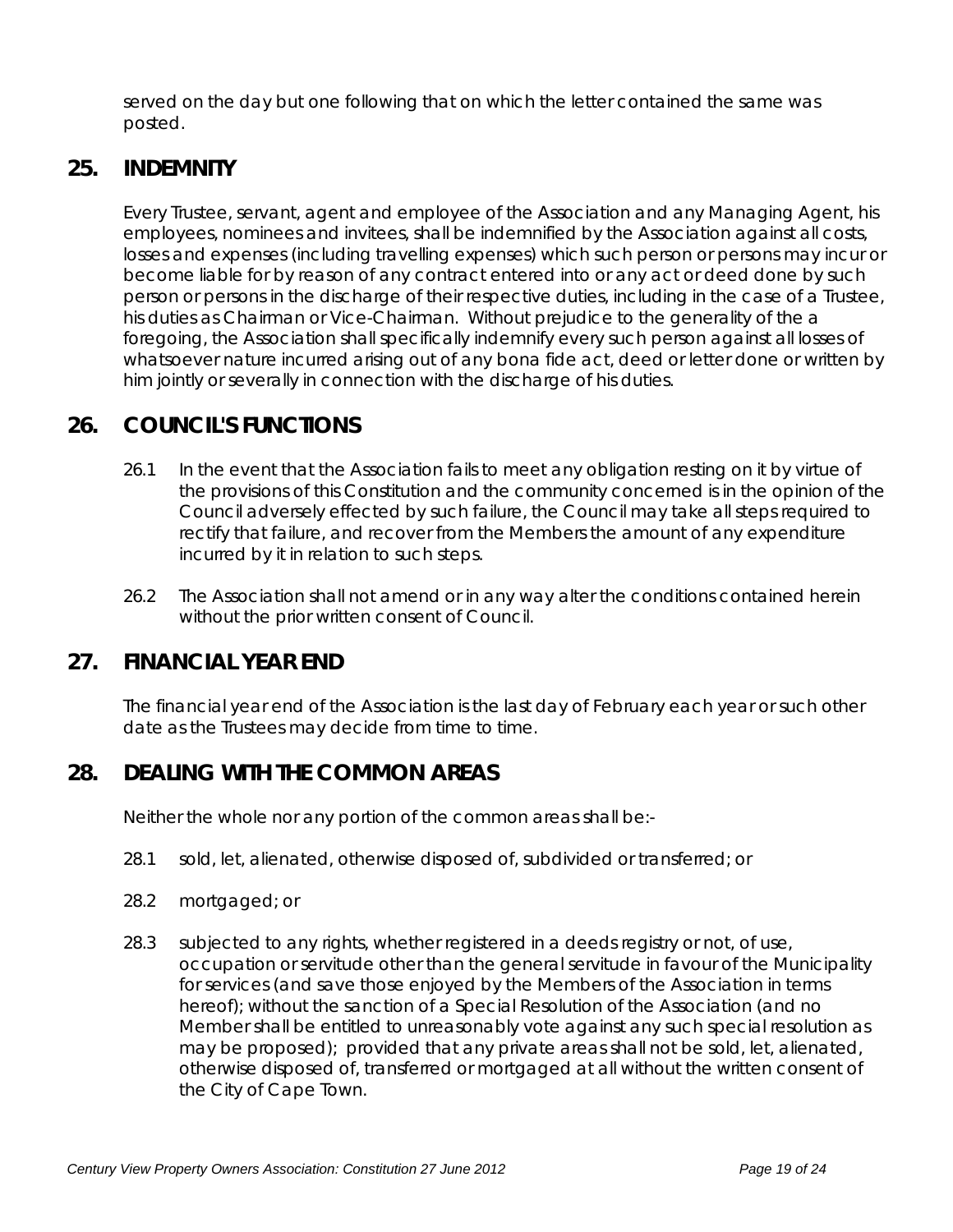28.4 built upon, improved or enhanced in value by the construction of buildings, erections, facilities or amenities, without the sanction of a special resolution of the Association, save and except for the construction and maintenance of the gatehouse and any construction or maintenance relating to the electrical substation or transformer and the landscaping of the common areas.

## **29. RESPONSIBILITY FOR THE COMMON AREAS**

The Association acknowledges that it and not the Council shall be responsible for the care, repair, maintenance, cleaning, upkeep, improvement and property control of the common areas and any structure erected on or contained therein.

The Association acknowledges that the Council shall take responsibility for the public road and parking thereon, and the Council shall be solely responsible for the care, repair, maintenance, cleaning, upkeep, improvement and control of the public roads and the parking thereon.

## **30. DEALING WITH THE PRIVATE AREAS**

Neither the whole nor any portion of the private areas shall be:

- 30.1 sold, let, alienated, otherwise disposed of, subdivided or transferred; or
- 30.2 mortgaged; or
- 30.3 subjected to any rights, whether registered in a deeds registry or not, of use, occupation or servitude other than the general servitude in favour of the Municipality for services (and save those enjoyed by the Members of the Association in terms hereof); without the sanction of a Special Resolution of the Association (and no member shall be entitled to unreasonably vote against any such special resolution as may be proposed); provided that any private areas shall not be sold, let, alienated, otherwise disposed of, transferred or mortgaged at all without the written consent of the City of Cape Town.

#### **31. THE GRANGE**

The portion of the Development called The Grange is a gated area within Century View recognised as a dedicated retirement village. The purpose of The Grange is to encourage and facilitate an exclusive lifestyle in harmony for retirees and persons of advanced age. It is desirable that only registered owners and occupiers above the age of 55 reside in properties within The Grange. Visitors should only reside for periods not exceeding the limits of reasonableness.

Children are welcome as visitors but their extended stay is not desirable in the retirement village and should again be limited to a reasonable period. No ball games are allowed in the roads and children must be supervised at all times so that no damage is caused to the common areas, and no nuisance is caused to other registered owners.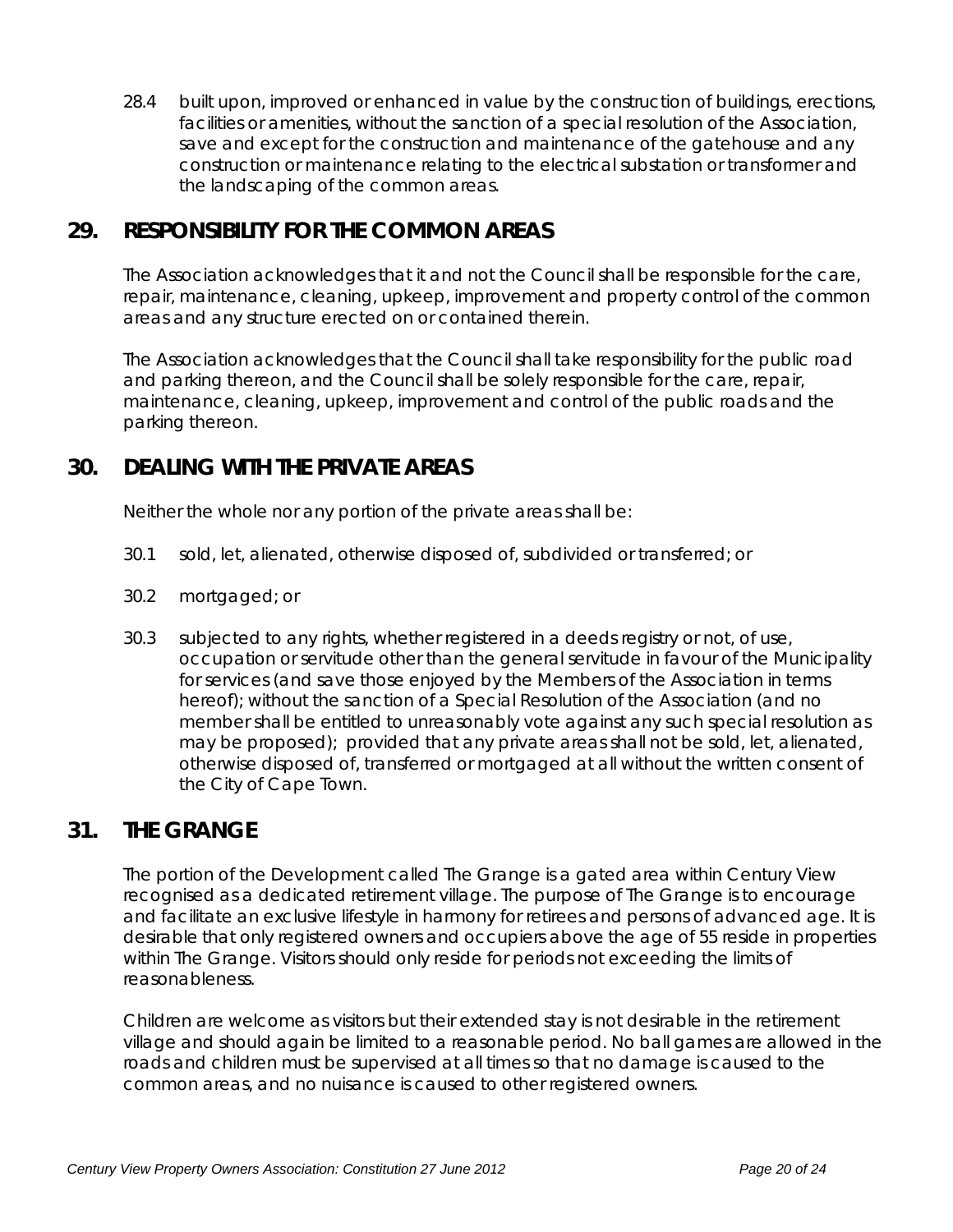The registered owner or occupier of a property within The Grange remains at all times responsible for adhering to the CVPOA Constitution, all Rules and Regulations and will comply with the Design Guidelines as set out from time to time by the Trustees.

## **32. GENERAL**

- 32.1 Whenever the Trustees consider that the appearance of any land or building vested in a Member or Members is unsightly, unkempt, neglected, or injurious to the amenities of the surrounding area or the Development generally, the Trustees may serve notice on such Member or Members to take such steps as may be specified in the notice to rectify the same within 14 (FOURTEEN) days and in the event of the Member or Members failing to comply therewith, the Trustees may enter upon the land or buildings concerned and take such reasonable steps as may be necessary, and recover the going cost thereof on behalf of the Association from the Member or Members concerned.
- 32.2 The Association shall require every Member to maintain the sidewalk adjacent to his property, and in the event of such Member failing to maintain such sidewalk to the satisfaction of the Association, the Association shall be entitled to take such reasonable action as may be necessary for the maintenance of such sidewalk and to charge the Member concerned at the going rate. In the event of the Association requiring any Member to maintain the sidewalk aforesaid, the Trustees shall in determining the contribution payable by such Member take into account the saving to the Association resulting from the member himself maintaining such sidewalk.
- 32.3 The Association may enter into agreements with Members for the provision of amenities and Services to the Members and to levy a reasonable charge in respect of the provision thereof.
- 32.4 No Member shall transfer his Erven until the Board of Trustees under the hand of one of its Members has certified that the member has at date of transfer fulfilled all his financial obligations to the Association. No Erven or any interest therein shall be alienated without the consent of the Association. Such consent shall not be withheld unless:
	- 32.4.1 Such Member is indebted to the Association in any way in respect of contributions or other amounts which the Association may in terms of these presents be entitled to claim from him.
	- 32.4.2 The proposed transferee has not agreed to become a Member of the Association.
	- 32.4.3 Such Member remains in breach of any of the provisions of these presents or any Rules after notice from the Trustees requiring him to remedy such breach.
- 32.5 The provisions of these Articles shall be binding upon all Members and, insofar as they may be applicable to all persons occupying any Erven by, through or under any Member, whatever the nature of such occupation.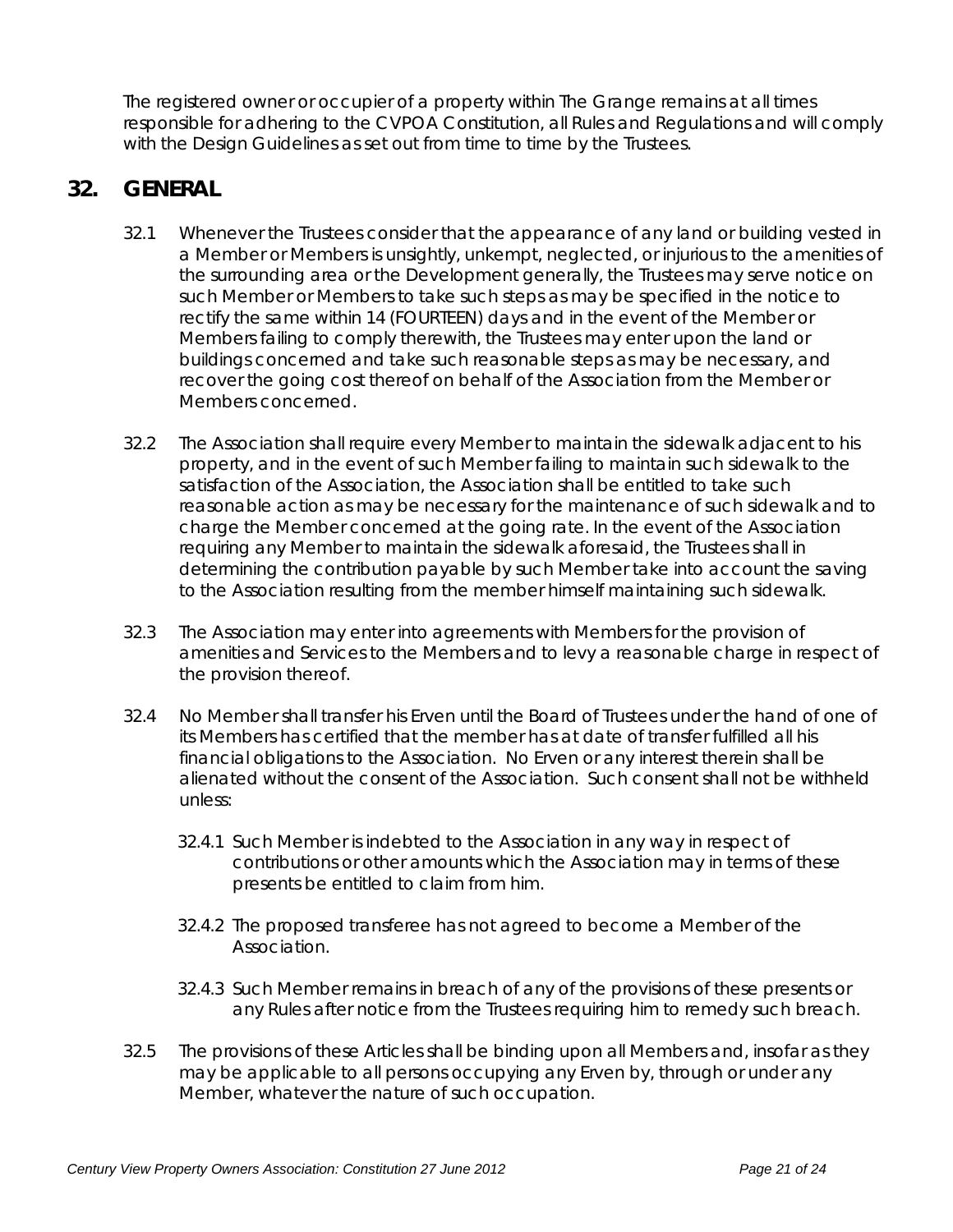- 32.6 The Trustees may delegate such of their powers to a Managing Agent as they may determine subject to any restriction imposed or direction given at any general meeting of the Association.
- 32.7 No Member ceasing to be a Member of the Association for any reason shall (nor shall such Member's executors, curators, trustees or liquidators) have any claim upon or interest in or right to the funds or any other property of the Association.
- 32.8 The Association may claim from any Member or his estate any contribution arrears and interest or other sums due from him to the Association at the time of his ceasing to be a Member.
- 32.9 Any person using any of the Services, land or Facilities of the Association does so entirely at his own risk.

No person shall have any claim against the Association as a result of fire or any substance, liquid or gas escaping from the property of the Association and causing damage to any person or property of any Member providing however that the Association shall take such reasonable steps in its power to prevent or minimize such damage.

#### **33. DISPUTES**

- 33.1 Any dispute, arising out of or in connection with these Articles, including the cancellation thereof but excluding any dispute pertaining to contributions, unless the party concerned has complied with Clause 33.12 must be determined in terms of this Clause, except where an interdict is sought for urgent relief which may be obtained from a Court of competent jurisdiction.
- 33.2 If a dispute arises, the party who wishes to have the dispute determined must in writing formally notify the other party thereof. Unless the dispute is resolved amongst the parties to that dispute within 14 (FOURTEEN) days of such notice, either of the parties may refer the dispute for determination in terms of 33.3 hereof.
- 33.3 If a party exercises his rights in terms of 33.2 to refer the dispute for determination, such dispute shall be referred to the following who shall in each case have a minimum of 10 (TEN) years experience in his field :
	- 33.3.1 An advocate practising as such at any bar or practising attorney if the parties agree that the dispute in question is a legal one; or
	- 33.3.2 A practising public accountant and auditor, if the parties agree that the dispute in question is an accounting one; or
	- 33.3.3 A quantity surveyor if the parties agree that the dispute relates to the measurement in any way of any building construction or any aspect thereof; or
	- 33.3.4 An engineer if the parties agree that the dispute related to any defect in any building construction.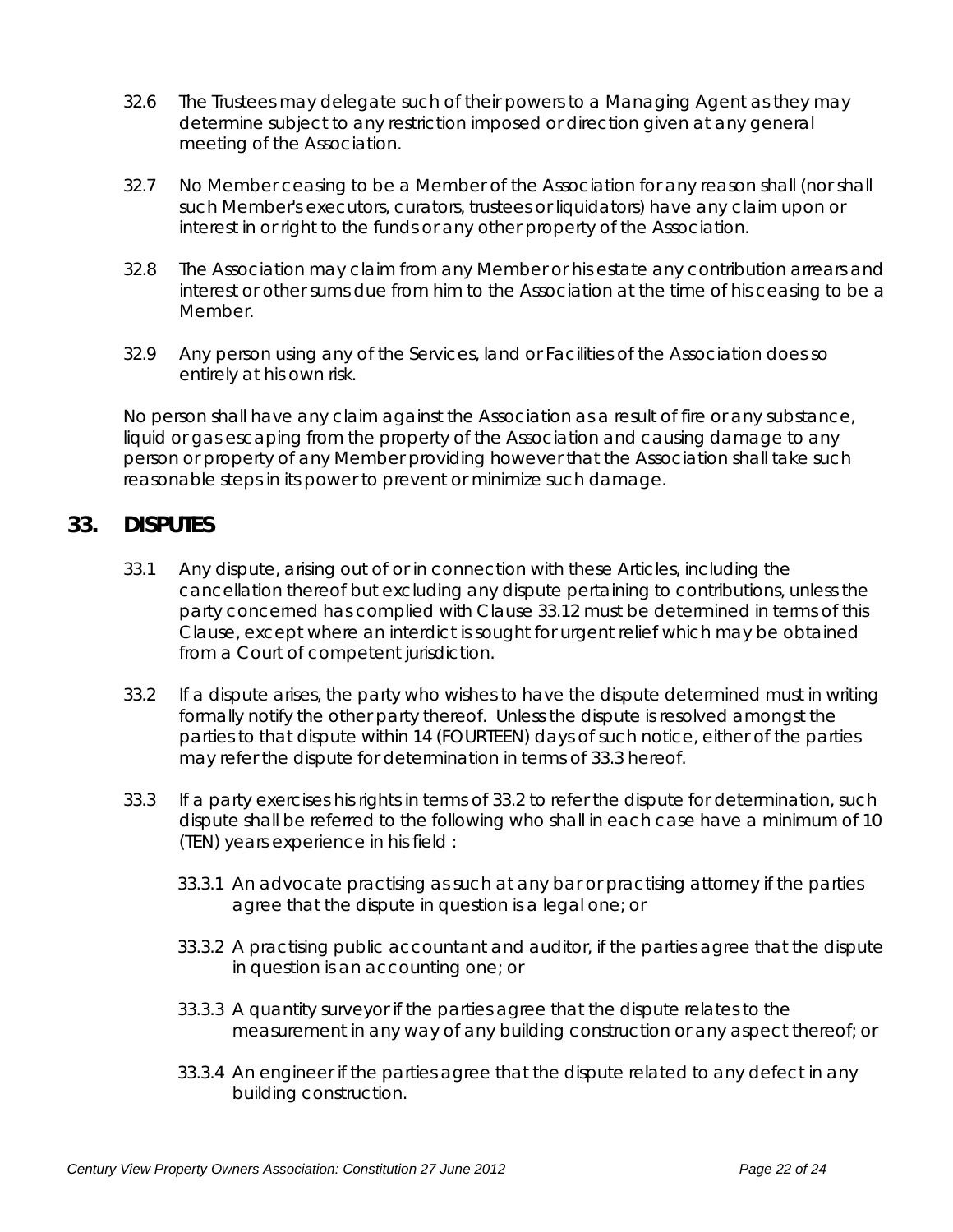- 33.3.5 If the parties cannot agree:
	- 33.3.5.1 on the person referred to in 33.3.1 to 33.3.4 hereof; or
	- 33.3.5.2 whether or not the dispute falls within the framework of 33.3.1 to 33.3.4 hereof; within 14 (FOURTEEN) days after such dispute has arisen and in regard to which any of the parties has notified the other, the matter shall be referred to an advocate practising at the Cape Town Bar and nominated by the Chairman of the Cape Town Bar Council, who shall act as the Expert.
- 33.4 Any person agreed upon or nominated as aforesaid (the Expert) shall in all respect act as an Expert and not as an arbitrator.
- 33.5 Subject to Clause 33.6 and 33.11 in regard to costs, the Expert shall be bound to follow the general substantive principles of South African law.
- 33.6 The Expert shall be vested with the entire discretion as to the procedure and manner to be followed in arriving at his decision and in this regard shall not be bound to the principles of South African law regarding procedure and evidence.
- 33.7 The parties shall use their best endeavours to procure that the decision of the Expert shall be given within 21 (TWENTY ONE) days or so soon thereafter as possible, after it has been demanded.
- 33.8 The Expert's decision shall be final and binding on all parties affected in any manner thereby, and shall be carried into effect and may be made an order of any competent court at the instance and cost of any of the parties.
- 33.9 The provision of this Clause:
	- 33.9.1 constitutes the irrevocable consent by the parties to any proceedings in terms thereof and none of the parties shall be entitled to withdraw there from or claim at any such proceedings that it is not bound by such provisions; and
	- 33.9.2 are severable from the rest of these Clauses and shall remain in effect even if the Company is liquidated for any reason whatsoever.
- 33.10 The expert appointed in terms hereof, shall be entitled in his discretion to appoint any of the persons referred to in 35.3.1 to 35.3.4 or any other person, as the Expert, if he is of the opinion that such person is better qualified to determine the issue. In such event such appointee shall be the Expert for the purposes of this Cause.
- 33.11 The party who exercises his right in terms of 34.2 shall establish from the Expert what his estimated fees will be, and the parties shall in equal shares be liable for payment of such fees irrespective of any other award the Expert may make in regard to any other costs, which amount shall be deposited with the Expert prior to the commencement of the proceedings, who shall hold such amount in trust for himself.